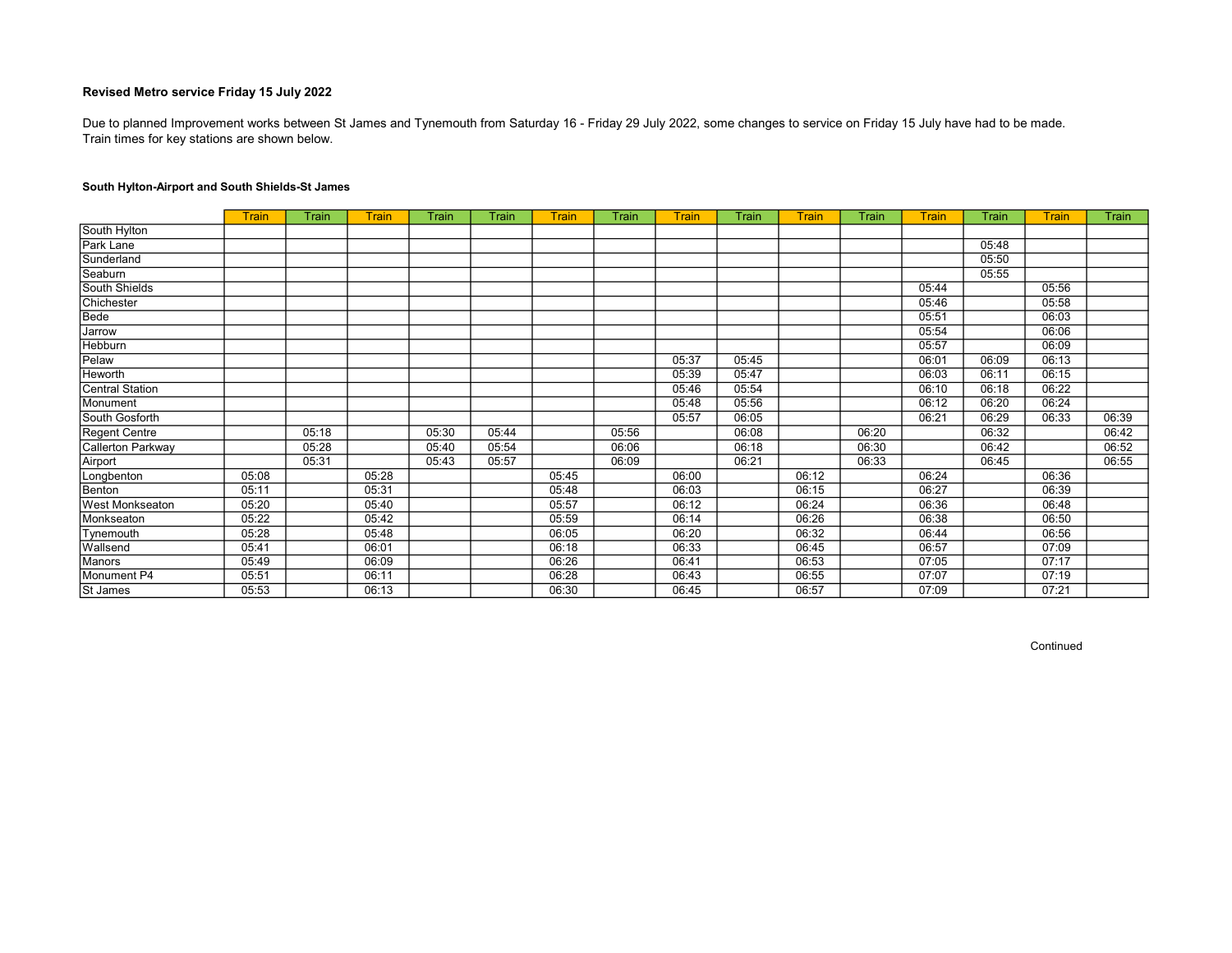Train times for key stations are shown below. Due to planned Improvement works between St James and Tynemouth from Saturday 16 - Friday 29 July 2022, some changes to service on Friday 15 July have had to be made.

|                        | <b>Train</b> | Train | Train | Train | Train | Train | Train | Train | Train | <b>Train</b> | Train | Train | Train | <b>Train</b> | Train |
|------------------------|--------------|-------|-------|-------|-------|-------|-------|-------|-------|--------------|-------|-------|-------|--------------|-------|
| South Hylton           |              | 06:02 |       |       |       | 06:14 |       | 06:26 |       |              |       | 06:38 |       |              | 06:50 |
| Park Lane              |              | 06:10 |       |       |       | 06:22 |       | 06:34 |       |              |       | 06:46 |       |              | 06:58 |
| Sunderland             |              | 06:12 |       |       |       | 06:24 |       | 06:36 |       |              |       | 06:48 |       |              | 07:00 |
| Seaburn                |              | 06:17 |       |       |       | 06:29 |       | 06:41 |       |              |       | 06:53 |       |              | 07:05 |
| South Shields          | 06:08        |       |       | 06:20 |       |       | 06:32 |       |       | 06:44        |       |       | 06:56 |              |       |
| Chichester             | 06:10        |       |       | 06:22 |       |       | 06:34 |       |       | 06:46        |       |       | 06:58 |              |       |
| Bede                   | 06:15        |       |       | 06:27 |       |       | 06:39 |       |       | 06:51        |       |       | 07:03 |              |       |
| Jarrow                 | 06:18        |       |       | 06:30 |       |       | 06:42 |       |       | 06:54        |       |       | 07:06 |              |       |
| Hebburn                | 06:21        |       |       | 06:33 |       |       | 06:45 |       |       | 06:57        |       |       | 07:09 |              |       |
| Pelaw                  | 06:25        | 06:31 |       | 06:37 |       | 06:43 | 06:49 | 06:55 |       | 07:01        |       | 07:07 | 07:13 | 07:16        | 07:19 |
| <b>Heworth</b>         | 06:27        | 06:33 |       | 06:39 |       | 06:45 | 06:51 | 06:57 |       | 07:03        |       | 07:09 | 07:15 | 07:18        | 07:21 |
| Central Station        | 06:34        | 06:40 |       | 06:46 |       | 06:52 | 06:58 | 07:04 |       | 07:10        |       | 07:16 | 07:22 | 07:25        | 07:28 |
| Monument               | 06:36        | 06:42 |       | 06:48 |       | 06:54 | 07:00 | 07:06 |       | 07:12        |       | 07:18 | 07:24 | 07:27        | 07:30 |
| South Gosforth         | 06:45        | 06:51 |       | 06:57 |       | 07:03 | 07:09 | 07:15 |       | 07:21        | 07:24 | 07:27 | 07:33 | 07:36        | 07:39 |
| Regent Centre          |              | 06:54 |       |       |       | 07:06 |       | 07:18 |       |              |       | 07:30 |       |              | 07:42 |
| Callerton Parkway      |              | 07:04 |       |       |       | 07:16 |       | 07:28 |       |              |       | 07:40 |       |              | 07:52 |
| Airport                |              | 07:07 |       |       |       | 07:19 |       | 07:31 |       |              |       | 07:43 |       |              | 07:55 |
| Longbenton             | 06:48        |       | 06:54 | 07:00 | 07:06 |       | 07:12 |       | 07:18 | 07:24        | 07:27 |       | 07:36 | 07:39        |       |
| Benton                 | 06:51        |       | 06:57 | 07:03 | 07:09 |       | 07:15 |       | 07:21 | 07:27        | 07:30 |       | 07:39 | 07:42        |       |
| <b>West Monkseaton</b> | 07:00        |       | 07:06 | 07:12 | 07:18 |       | 07:24 |       | 07:30 | 07:36        | 07:39 |       | 07:48 | 07:51        |       |
| Monkseaton             | 07:02        |       | 07:08 | 07:14 | 07:20 |       | 07:26 |       | 07:32 | 07:38        | 07:42 |       | 07:50 | 07:54        |       |
| Tynemouth              | 07:08        |       |       | 07:20 |       |       | 07:32 |       |       | 07:44        |       |       | 07:56 |              |       |
| Wallsend               | 07:21        |       |       | 07:33 |       |       | 07:45 |       |       | 07:57        |       |       | 08:09 |              |       |
| Manors                 | 07:29        |       |       | 07:41 |       |       | 07:53 |       |       | 08:05        |       |       | 08:17 |              |       |
| Monument P4            | 07:31        |       |       | 07:43 |       |       | 07:55 |       |       | 08:07        |       |       | 08:19 |              |       |
| St James               | 07:33        |       |       | 07:45 |       |       | 07:57 |       |       | 08:09        |       |       | 08:21 |              |       |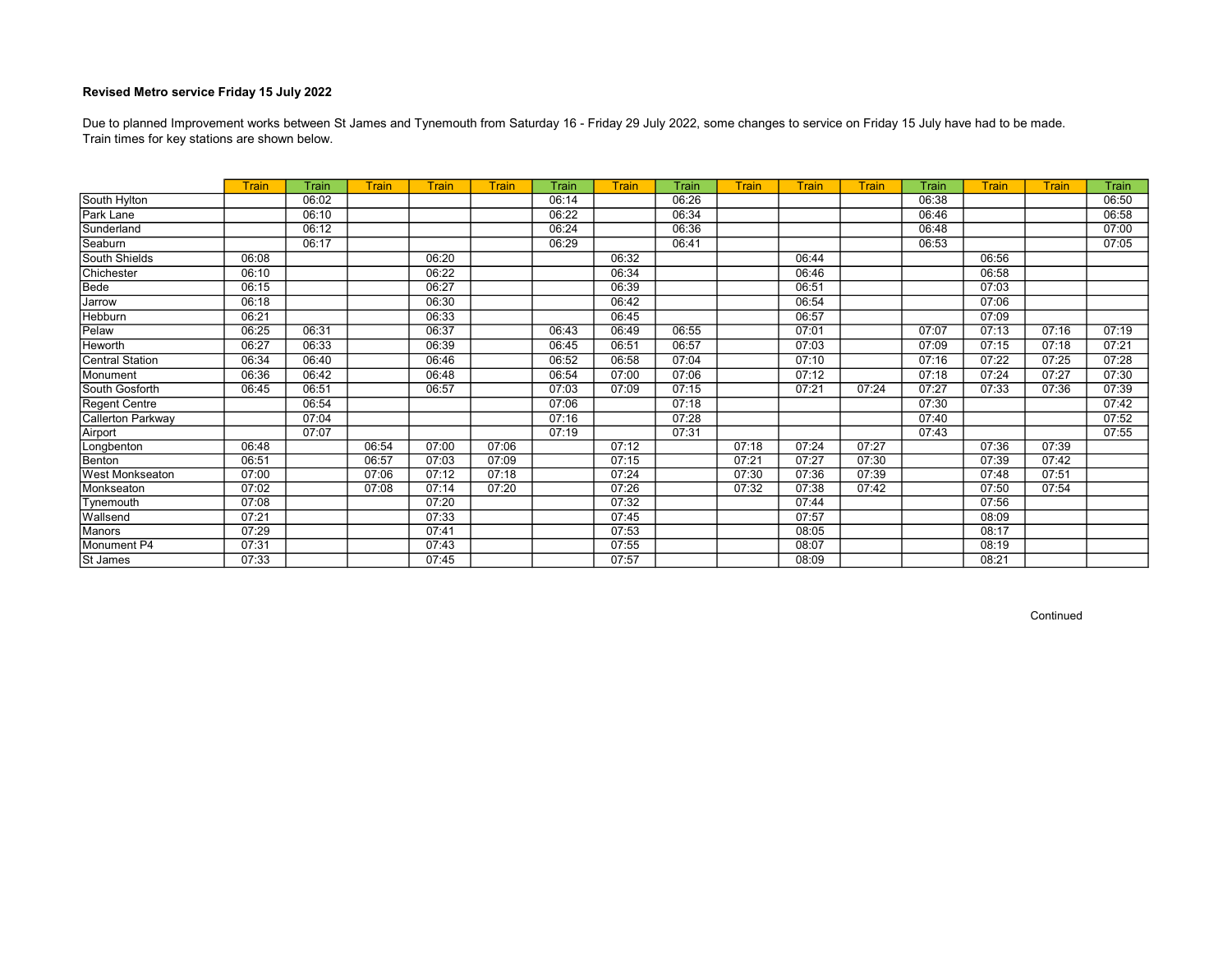Train times for key stations are shown below. Due to planned Improvement works between St James and Tynemouth from Saturday 16 - Friday 29 July 2022, some changes to service on Friday 15 July have had to be made.

|                        | <b>Train</b> | <b>Train</b> | Train | <b>Train</b> | <b>Train</b> | Train | <b>Train</b> | Train | Train | Train | <b>Train</b> | Train | <b>Train</b> | <b>Train</b> | Train |
|------------------------|--------------|--------------|-------|--------------|--------------|-------|--------------|-------|-------|-------|--------------|-------|--------------|--------------|-------|
| South Hylton           |              |              | 07:02 |              |              | 07:14 |              |       | 07:26 |       |              | 07:38 |              |              | 07:50 |
| Park Lane              |              |              | 07:10 |              |              | 07:22 |              |       | 07:34 |       |              | 07:46 |              |              | 07:58 |
| Sunderland             |              |              | 07:12 |              |              | 07:24 |              |       | 07:36 |       |              | 07:48 |              |              | 08:00 |
| Seaburn                |              |              | 07:17 |              |              | 07:29 |              |       | 07:41 |       |              | 07:53 |              |              | 08:05 |
| South Shields          | 07:08        |              |       | 07:20        |              |       | 07:32        |       |       | 07:44 |              |       | 07:56        |              |       |
| Chichester             | 07:10        |              |       | 07:22        |              |       | 07:34        |       |       | 07:46 |              |       | 07:58        |              |       |
| Bede                   | 07:15        |              |       | 07:27        |              |       | 07:39        |       |       | 07:51 |              |       | 08:03        |              |       |
| Jarrow                 | 07:18        |              |       | 07:30        |              |       | 07:42        |       |       | 07:54 |              |       | 08:06        |              |       |
| Hebburn                | 07:21        |              |       | 07:33        |              |       | 07:45        |       |       | 07:57 |              |       | 08:09        |              |       |
| Pelaw                  | 07:25        | 07:28        | 07:31 | 07:37        | 07:40        | 07:43 | 07:49        | 07:52 | 07:55 | 08:01 | 08:04        | 08:07 | 08:13        | 08:16        | 08:19 |
| <b>Heworth</b>         | 07:27        | 07:30        | 07:33 | 07:39        | 07:42        | 07:45 | 07:51        | 07:54 | 07:57 | 08:03 | 08:06        | 08:09 | 08:15        | 08:18        | 08:21 |
| <b>Central Station</b> | 07:34        | 07:37        | 07:40 | 07:46        | 07:49        | 07:52 | 07:58        | 08:01 | 08:04 | 08:10 | 08:13        | 08:16 | 08:22        | 08:25        | 08:28 |
| Monument               | 07:36        | 07:39        | 07:42 | 07:48        | 07:51        | 07:54 | 08:00        | 08:03 | 08:06 | 08:12 | 08:15        | 08:18 | 08:24        | 08:27        | 08:30 |
| South Gosforth         | 07:45        | 07:48        | 07:51 | 07:57        | 08:00        | 08:03 | 08:09        | 08:12 | 08:15 | 08:21 | 08:24        | 08:27 | 08:33        | 08:36        | 08:39 |
| Regent Centre          |              |              | 07:54 |              |              | 08:06 |              |       | 08:18 |       |              | 08:30 |              |              | 08:42 |
| Callerton Parkway      |              |              | 08:04 |              |              | 08:16 |              |       | 08:28 |       |              | 08:40 |              |              | 08:52 |
| Airport                |              |              | 08:07 |              |              | 08:19 |              |       | 08:31 |       |              | 08:43 |              |              | 08:55 |
| Longbenton             | 07:48        | 07:51        |       | 08:00        | 08:03        |       | 08:12        | 08:15 |       | 08:24 | 08:27        |       | 08:36        | 08:39        |       |
| Benton                 | 07:51        | 07:54        |       | 08:03        | 08:06        |       | 08:15        | 08:18 |       | 08:27 | 08:30        |       | 08:39        | 08:42        |       |
| <b>West Monkseaton</b> | 08:00        | 08:03        |       | 08:12        | 08:15        |       | 08:24        | 08:27 |       | 08:36 | 08:39        |       | 08:48        | 08:51        |       |
| Monkseaton             | 08:02        | 08:06        |       | 08:14        | 08:18        |       | 08:26        | 08:30 |       | 08:38 | 08:42        |       | 08:50        | 08:54        |       |
| Tynemouth              | 08:08        |              |       | 08:20        |              |       | 08:32        |       |       | 08:44 |              |       | 08:56        |              |       |
| Wallsend               | 08:21        |              |       | 08:33        |              |       | 08:45        |       |       | 08:57 |              |       | 09:09        |              |       |
| <b>Manors</b>          | 08:29        |              |       | 08:41        |              |       | 08:53        |       |       | 09:05 |              |       | 09:17        |              |       |
| Monument P4            | 08:31        |              |       | 08:43        |              |       | 08:55        |       |       | 09:07 |              |       | 09:19        |              |       |
| St James               | 08:33        |              |       | 08:45        |              |       | 08:57        |       |       | 09:09 |              |       | 09:21        |              |       |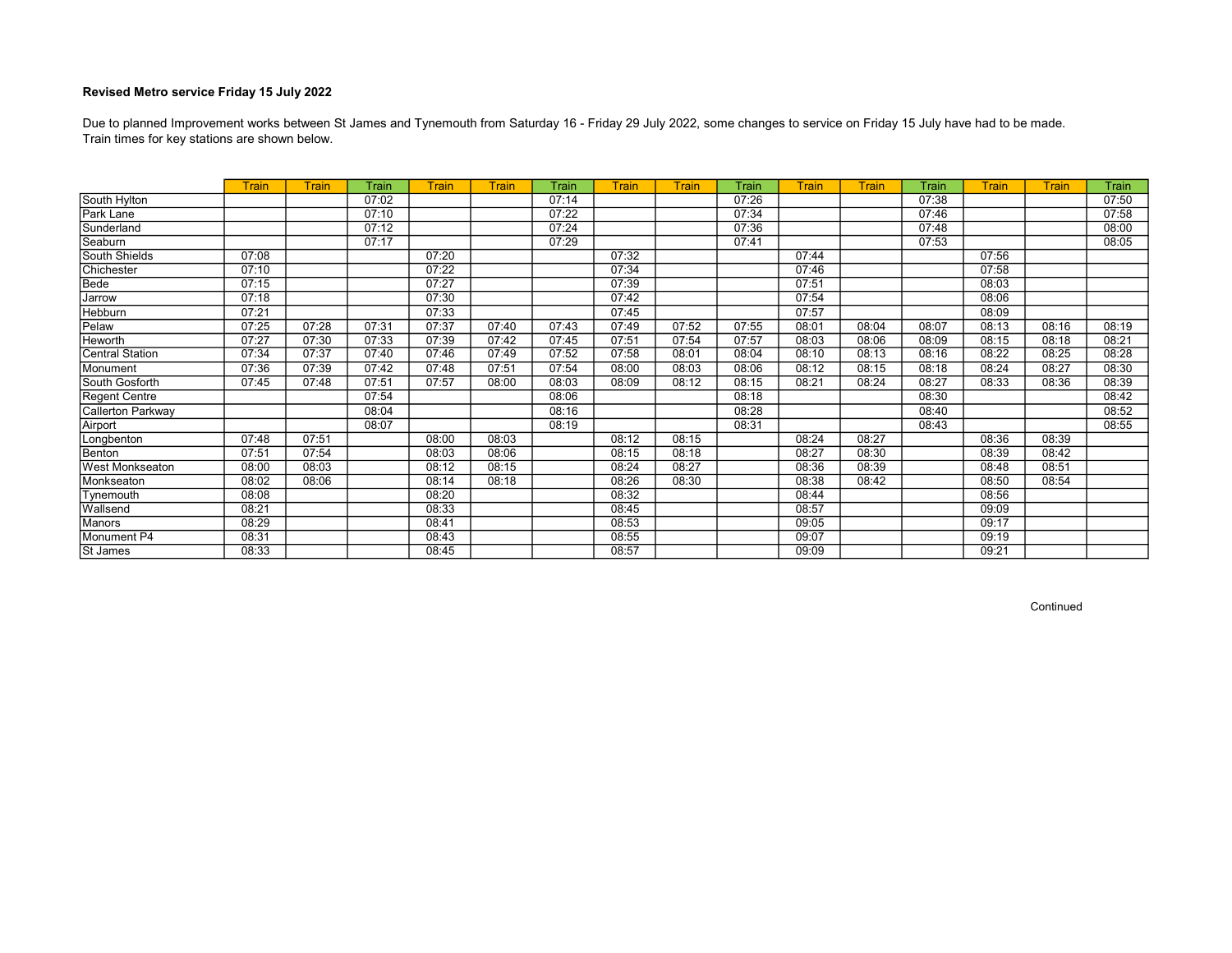Train times for key stations are shown below. Due to planned Improvement works between St James and Tynemouth from Saturday 16 - Friday 29 July 2022, some changes to service on Friday 15 July have had to be made.

|                        | <b>Train</b> | <b>Train</b> | Train | <b>Train</b> | <b>Train</b> | Train | <b>Train</b> | Train | Train | Train | Train | Train | <b>Train</b> | Train | Train |
|------------------------|--------------|--------------|-------|--------------|--------------|-------|--------------|-------|-------|-------|-------|-------|--------------|-------|-------|
| South Hylton           |              |              | 08:02 |              |              | 08:14 |              |       | 08:26 |       |       | 08:38 |              |       | 08:50 |
| Park Lane              |              |              | 08:10 |              |              | 08:22 |              |       | 08:34 |       |       | 08:46 |              |       | 08:58 |
| Sunderland             |              |              | 08:12 |              |              | 08:24 |              |       | 08:36 |       |       | 08:48 |              |       | 09:00 |
| Seaburn                |              |              | 08:17 |              |              | 08:29 |              |       | 08:41 |       |       | 08:53 |              |       | 09:05 |
| South Shields          | 08:08        |              |       | 08:20        |              |       | 08:32        |       |       | 08:44 |       |       | 08:56        |       |       |
| Chichester             | 08:10        |              |       | 08:22        |              |       | 08:34        |       |       | 08:46 |       |       | 08:58        |       |       |
| Bede                   | 08:15        |              |       | 08:27        |              |       | 08:39        |       |       | 08:51 |       |       | 09:03        |       |       |
| Jarrow                 | 08:18        |              |       | 08:30        |              |       | 08:42        |       |       | 08:54 |       |       | 09:06        |       |       |
| Hebburn                | 08:21        |              |       | 08:33        |              |       | 08:45        |       |       | 08:57 |       |       | 09:09        |       |       |
| Pelaw                  | 08:25        | 08:28        | 08:31 | 08:37        | 08:40        | 08:43 | 08:49        | 08:52 | 08:55 | 09:01 | 09:04 | 09:07 | 09:13        | 09:16 | 09:19 |
| Heworth                | 08:27        | 08:30        | 08:33 | 08:39        | 08:42        | 08:45 | 08:51        | 08:54 | 08:57 | 09:03 | 09:06 | 09:09 | 09:15        | 09:18 | 09:21 |
| <b>Central Station</b> | 08:34        | 08:37        | 08:40 | 08:46        | 08:49        | 08:52 | 08:58        | 09:01 | 09:04 | 09:10 | 09:13 | 09:16 | 09:22        | 09:25 | 09:28 |
| Monument               | 08:36        | 08:39        | 08:42 | 08:48        | 08:51        | 08:54 | 09:00        | 09:03 | 09:06 | 09:12 | 09:15 | 09:18 | 09:24        | 09:27 | 09:30 |
| South Gosforth         | 08:45        | 08:48        | 08:51 | 08:57        | 09:00        | 09:03 | 09:09        | 09:12 | 09:15 | 09:21 | 09:24 | 09:27 | 09:33        | 09:36 | 09:39 |
| Regent Centre          |              |              | 08:54 |              |              | 09:06 |              |       | 09:18 |       |       | 09:30 |              |       | 09:42 |
| Callerton Parkway      |              |              | 09:04 |              |              | 09:16 |              |       | 09:28 |       |       | 09:40 |              |       | 09:52 |
| Airport                |              |              | 09:07 |              |              | 09:19 |              |       | 09:31 |       |       | 09:43 |              |       | 09:55 |
| Longbenton             | 08:48        | 08:51        |       | 09:00        | 09:03        |       | 09:12        | 09:15 |       | 09:24 |       |       | 09:36        |       |       |
| Benton                 | 08:51        | 08:54        |       | 09:03        | 09:06        |       | 09:15        | 09:18 |       | 09:27 |       |       | 09:39        |       |       |
| <b>West Monkseaton</b> | 09:00        | 09:03        |       | 09:12        | 09:15        |       | 09:24        | 09:27 |       | 09:36 |       |       | 09:48        |       |       |
| Monkseaton             | 09:02        | 09:06        |       | 09:14        | 09:18        |       | 09:26        | 09:30 |       | 09:38 |       |       | 09:50        |       |       |
| Tynemouth              | 09:08        |              |       | 09:20        |              |       | 09:32        |       |       | 09:44 |       |       | 09:56        |       |       |
| Wallsend               | 09:21        |              |       | 09:33        |              |       | 09:45        |       |       | 09:57 |       |       | 10:09        |       |       |
| Manors                 | 09:29        |              |       | 09:41        |              |       | 09:53        |       |       | 10:05 |       |       | 10:17        |       |       |
| Monument P4            | 09:31        |              |       | 09:43        |              |       | 09:55        |       |       | 10:07 |       |       | 10:19        |       |       |
| St James               | 09:33        |              |       | 09:45        |              |       | 09:57        |       |       | 10:09 |       |       | 10:21        |       |       |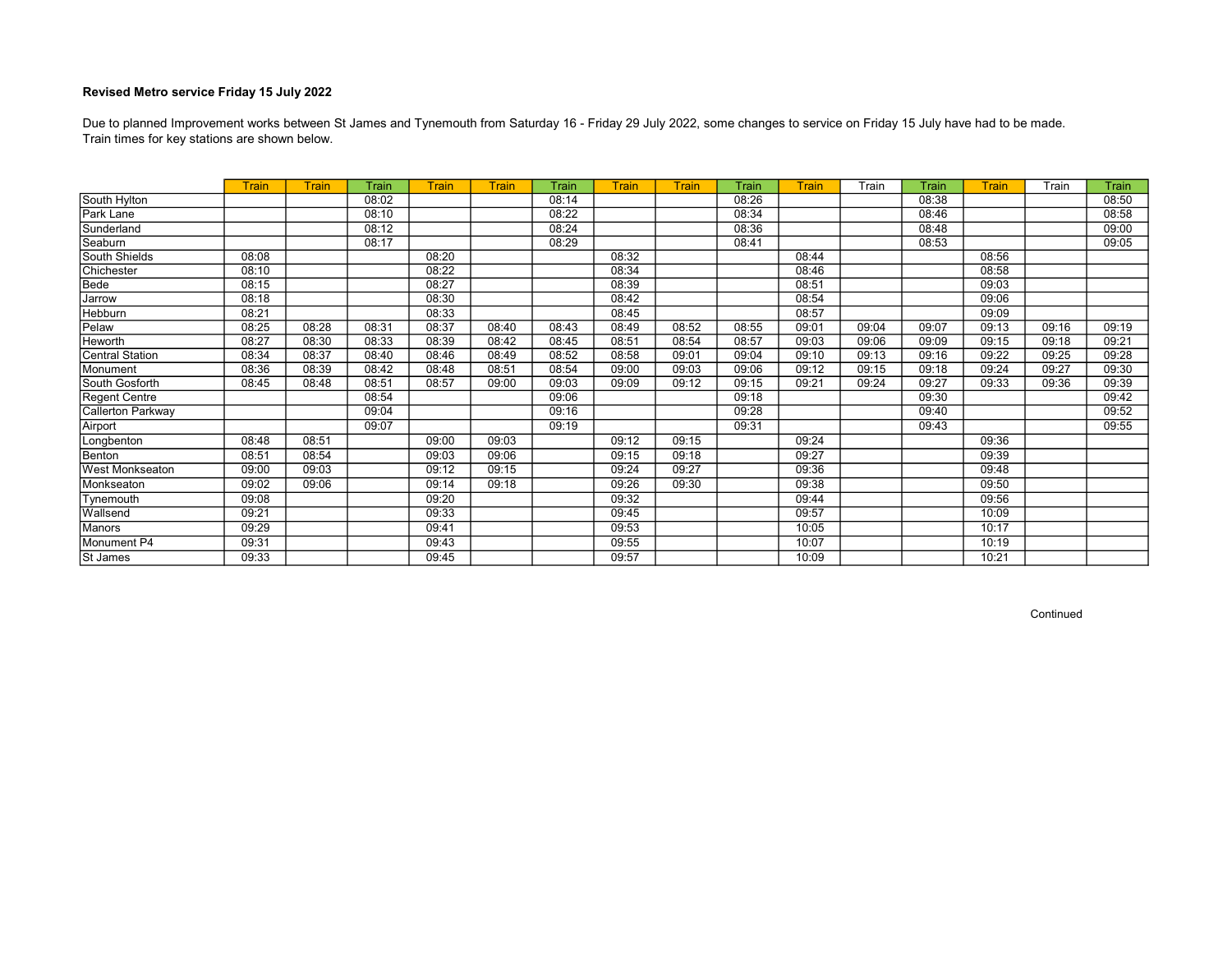Train times for key stations are shown below. Due to planned Improvement works between St James and Tynemouth from Saturday 16 - Friday 29 July 2022, some changes to service on Friday 15 July have had to be made.

|                          | Train | Train | Train | Train | Train | Train | <b>Train</b> | Train | Train | Train | Train | Train | Train | Train | <b>Train</b> |
|--------------------------|-------|-------|-------|-------|-------|-------|--------------|-------|-------|-------|-------|-------|-------|-------|--------------|
| South Hylton             |       |       | 09:02 |       |       | 09:14 |              | 09:26 |       | 09:38 |       | 09:50 |       | 10:02 |              |
| Park Lane                |       |       | 09:10 |       |       | 09:22 |              | 09:34 |       | 09:46 |       | 09:58 |       | 10:10 |              |
| Sunderland               |       |       | 09:12 |       |       | 09:24 |              | 09:36 |       | 09:48 |       | 10:00 |       | 10:12 |              |
| Seaburn                  |       |       | 09:17 |       |       | 09:29 |              | 09:41 |       | 09:53 |       | 10:05 |       | 10:17 |              |
| South Shields            | 09:08 |       |       | 09:20 |       |       | 09:32        |       | 09:44 |       | 09:56 |       | 10:08 |       | 10:20        |
| Chichester               | 09:10 |       |       | 09:22 |       |       | 09:34        |       | 09:46 |       | 09:58 |       | 10:10 |       | 10:22        |
| Bede                     | 09:15 |       |       | 09:27 |       |       | 09:39        |       | 09:51 |       | 10:03 |       | 10:15 |       | 10:27        |
| Jarrow                   | 09:18 |       |       | 09:30 |       |       | 09:42        |       | 09:54 |       | 10:06 |       | 10:18 |       | 10:30        |
| <b>Hebburn</b>           | 09:21 |       |       | 09:33 |       |       | 09:45        |       | 09:57 |       | 10:09 |       | 10:21 |       | 10:33        |
| Pelaw                    | 09:25 | 09:28 | 09:31 | 09:37 | 09:40 | 09:43 | 09:49        | 09:55 | 10:01 | 10:07 | 10:13 | 10:19 | 10:25 | 10:31 | 10:37        |
| Heworth                  | 09:27 | 09:30 | 09:33 | 09:39 | 09:42 | 09:45 | 09:51        | 09:57 | 10:03 | 10:09 | 10:15 | 10:21 | 10:27 | 10:33 | 10:39        |
| <b>Central Station</b>   | 09:34 | 09:37 | 09:40 | 09:46 | 09:49 | 09:52 | 09:58        | 10:04 | 10:10 | 10:16 | 10:22 | 10:28 | 10:34 | 10:40 | 10:46        |
| Monument                 | 09:36 | 09:39 | 09:42 | 09:48 | 09:51 | 09:54 | 10:00        | 10:06 | 10:12 | 10:18 | 10:24 | 10:30 | 10:36 | 10:42 | 10:48        |
| South Gosforth           | 09:45 | 09:48 | 09:51 | 09:57 | 10:00 | 10:03 | 10:09        | 10:15 | 10:21 | 10:27 | 10:33 | 10:39 | 10:45 | 10:51 | 10:57        |
| Regent Centre            |       |       | 09:54 |       |       | 10:06 |              | 10:18 |       | 10:30 |       | 10:42 |       | 10:54 |              |
| <b>Callerton Parkway</b> |       |       | 10:04 |       |       | 10:16 |              | 10:28 |       | 10:40 |       | 10:52 |       | 11:04 |              |
| Airport                  |       |       | 10:07 |       |       | 10:19 |              | 10:31 |       | 10:43 |       | 10:55 |       | 11:07 |              |
| Longbenton               | 09:48 |       |       | 10:00 |       |       | 10:12        |       | 10:24 |       | 10:36 |       | 10:48 |       | 11:00        |
| Benton                   | 09:51 |       |       | 10:03 |       |       | 10:15        |       | 10:27 |       | 10:39 |       | 10:51 |       | 11:03        |
| <b>West Monkseaton</b>   | 10:00 |       |       | 10:12 |       |       | 10:24        |       | 10:36 |       | 10:48 |       | 11:00 |       | 11:12        |
| Monkseaton               | 10:02 |       |       | 10:14 |       |       | 10:26        |       | 10:38 |       | 10:50 |       | 11:02 |       | 11:14        |
| Tynemouth                | 10:08 |       |       | 10:20 |       |       | 10:32        |       | 10:44 |       | 10:56 |       | 11:08 |       | 11:20        |
| Wallsend                 | 10:21 |       |       | 10:33 |       |       | 10:45        |       | 10:57 |       | 11:09 |       | 11:21 |       | 11:33        |
| Manors                   | 10:29 |       |       | 10:41 |       |       | 10:53        |       | 11:05 |       | 11:17 |       | 11:29 |       | 11:41        |
| Monument P4              | 10:31 |       |       | 10:43 |       |       | 10:55        |       | 11:07 |       | 11:19 |       | 11:31 |       | 11:43        |
| St James                 | 10:33 |       |       | 10:45 |       |       | 10:57        |       | 11:09 |       | 11:21 |       | 11:33 |       | 11:45        |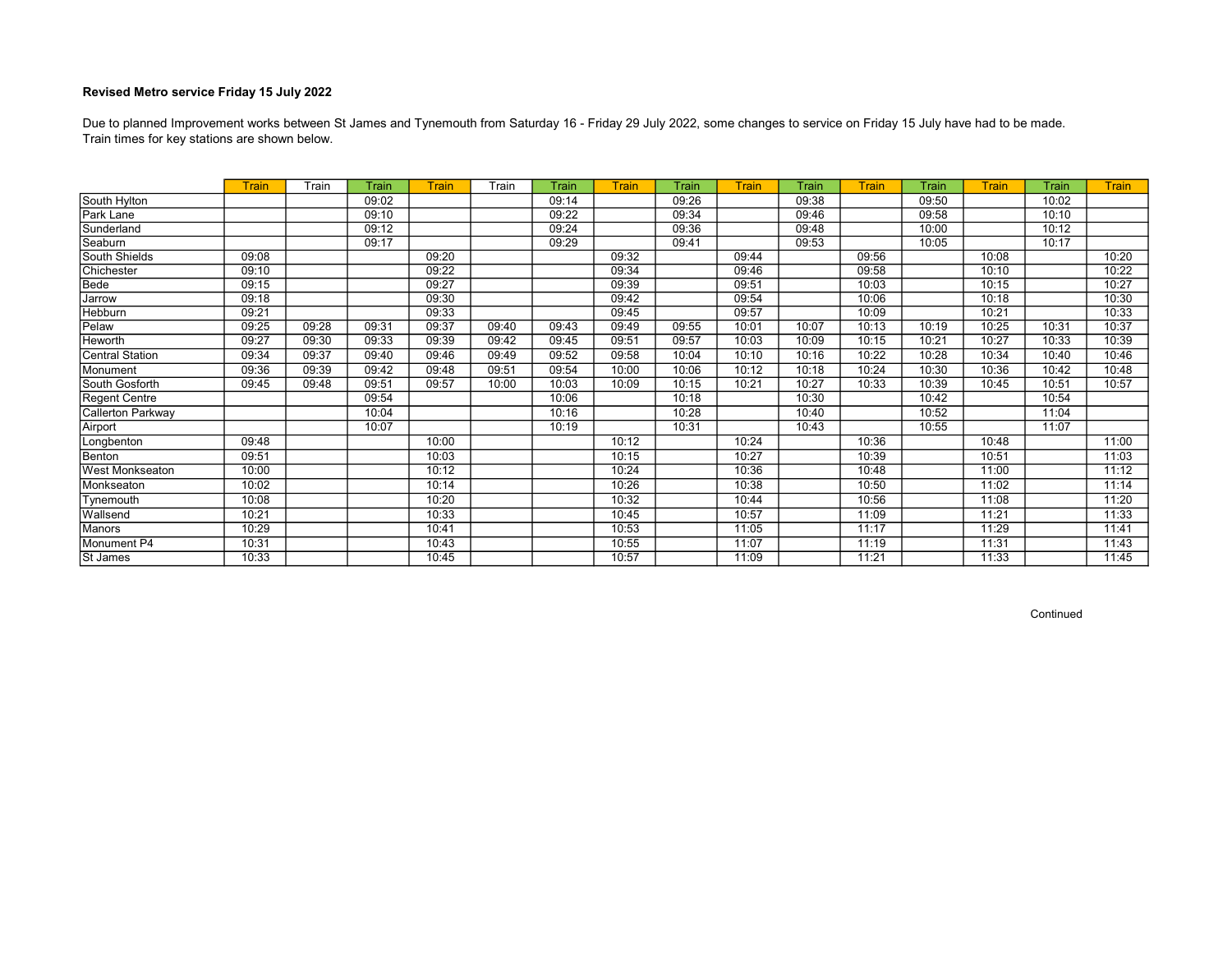Train times for key stations are shown below. Due to planned Improvement works between St James and Tynemouth from Saturday 16 - Friday 29 July 2022, some changes to service on Friday 15 July have had to be made.

|                        | Train | Train | Train | <b>Train</b> | Train | Train | Train | Train | <b>Train</b> | Train | <b>Train</b> | <b>Train</b> | Train | <b>Train</b> | <b>Train</b> |
|------------------------|-------|-------|-------|--------------|-------|-------|-------|-------|--------------|-------|--------------|--------------|-------|--------------|--------------|
| South Hylton           | 10:14 |       | 10:26 |              | 10:38 |       | 10:50 |       | 11:02        |       | 11:14        |              | 11:26 |              | 11:38        |
| Park Lane              | 10:22 |       | 10:34 |              | 10:46 |       | 10:58 |       | 11:10        |       | 11:22        |              | 11:34 |              | 11:46        |
| Sunderland             | 10:24 |       | 10:36 |              | 10:48 |       | 11:00 |       | 11:12        |       | 11:24        |              | 11:36 |              | 11:48        |
| Seaburn                | 10:29 |       | 10:41 |              | 10:53 |       | 11:05 |       | 11:17        |       | 11:29        |              | 11:41 |              | 11:53        |
| South Shields          |       | 10:32 |       | 10:44        |       | 10:56 |       | 11:08 |              | 11:20 |              | 11:32        |       | 11:44        |              |
| Chichester             |       | 10:34 |       | 10:46        |       | 10:58 |       | 11:10 |              | 11:22 |              | 11:34        |       | 11:46        |              |
| Bede                   |       | 10:39 |       | 10:51        |       | 11:03 |       | 11:15 |              | 11:27 |              | 11:39        |       | 11:51        |              |
| Jarrow                 |       | 10:42 |       | 10:54        |       | 11:06 |       | 11:18 |              | 11:30 |              | 11:42        |       | 11:54        |              |
| Hebburn                |       | 10:45 |       | 10:57        |       | 11:09 |       | 11:21 |              | 11:33 |              | 11:45        |       | 11:57        |              |
| Pelaw                  | 10:43 | 10:49 | 10:55 | 11:01        | 11:07 | 11:13 | 11:19 | 11:25 | 11:31        | 11:37 | 11:43        | 11:49        | 11:55 | 12:01        | 12:07        |
| Heworth                | 10:45 | 10:51 | 10:57 | 11:03        | 11:09 | 11:15 | 11:21 | 11:27 | 11:33        | 11:39 | 11:45        | 11:51        | 11:57 | 12:03        | 12:09        |
| <b>Central Station</b> | 10:52 | 10:58 | 11:04 | 11:10        | 11:16 | 11:22 | 11:28 | 11:34 | 11:40        | 11:46 | 11:52        | 11:58        | 12:04 | 12:10        | 12:16        |
| Monument               | 10:54 | 11:00 | 11:06 | 11:12        | 11:18 | 11:24 | 11:30 | 11:36 | 11:42        | 11:48 | 11:54        | 12:00        | 12:06 | 12:12        | 12:18        |
| South Gosforth         | 11:03 | 11:09 | 11:15 | 11:21        | 11:27 | 11:33 | 11:39 | 11:45 | 11:51        | 11:57 | 12:03        | 12:09        | 12:15 | 12:21        | 12:27        |
| Regent Centre          | 11:06 |       | 11:18 |              | 11:30 |       | 11:42 |       | 11:54        |       | 12:06        |              | 12:18 |              | 12:30        |
| Callerton Parkway      | 11:16 |       | 11:28 |              | 11:40 |       | 11:52 |       | 12:04        |       | 12:16        |              | 12:28 |              | 12:40        |
| Airport                | 11:19 |       | 11:31 |              | 11:43 |       | 11:55 |       | 12:07        |       | 12:19        |              | 12:31 |              | 12:43        |
| Longbenton             |       | 11:12 |       | 11:24        |       | 11:36 |       | 11:48 |              | 12:00 |              | 12:12        |       | 12:24        |              |
| Benton                 |       | 11:15 |       | 11:27        |       | 11:39 |       | 11:51 |              | 12:03 |              | 12:15        |       | 12:27        |              |
| <b>West Monkseaton</b> |       | 11:24 |       | 11:36        |       | 11:48 |       | 12:00 |              | 12:12 |              | 12:24        |       | 12:36        |              |
| Monkseaton             |       | 11:26 |       | 11:38        |       | 11:50 |       | 12:02 |              | 12:14 |              | 12:26        |       | 12:38        |              |
| Tynemouth              |       | 11:32 |       | 11:44        |       | 11:56 |       | 12:08 |              | 12:20 |              | 12:32        |       | 12:44        |              |
| Wallsend               |       | 11:45 |       | 11:57        |       | 12:09 |       | 12:21 |              | 12:33 |              | 12:45        |       | 12:57        |              |
| <b>Manors</b>          |       | 11:53 |       | 12:05        |       | 12:17 |       | 12:29 |              | 12:41 |              | 12:53        |       | 13:05        |              |
| Monument P4            |       | 11:55 |       | 12:07        |       | 12:19 |       | 12:31 |              | 12:43 |              | 12:55        |       | 13:07        |              |
| St James               |       | 11:57 |       | 12:09        |       | 12:21 |       | 12:33 |              | 12:45 |              | 12:57        |       | 13:09        |              |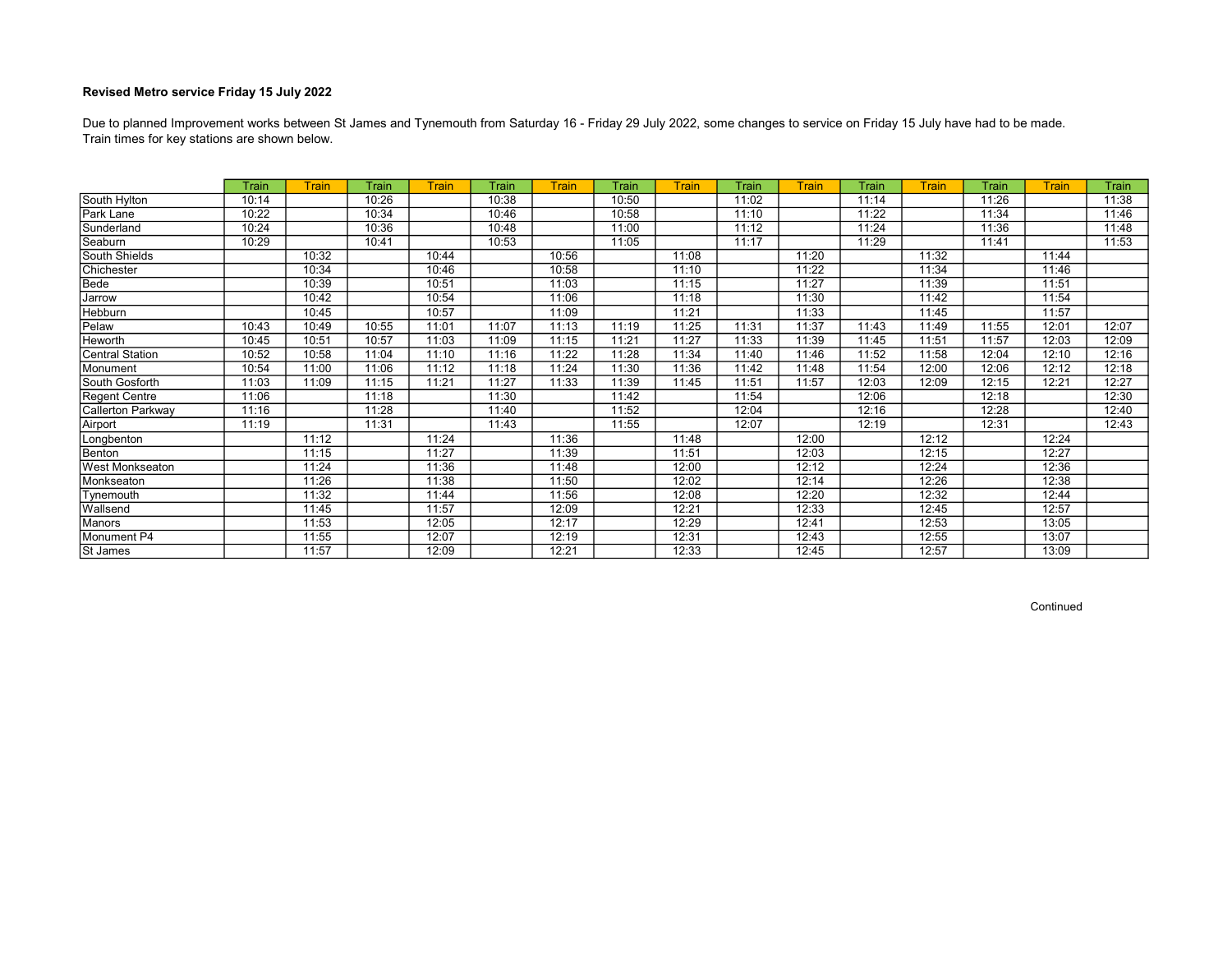Train times for key stations are shown below. Due to planned Improvement works between St James and Tynemouth from Saturday 16 - Friday 29 July 2022, some changes to service on Friday 15 July have had to be made.

|                        | Train | Train | <b>Train</b> | Train | Train | Train | Train | Train | Train | Train | <b>Train</b> | Train | Train | Train | <b>Train</b> |
|------------------------|-------|-------|--------------|-------|-------|-------|-------|-------|-------|-------|--------------|-------|-------|-------|--------------|
| South Hylton           |       | 11:50 |              | 12:02 |       | 12:14 |       | 12:26 |       | 12:38 |              | 12:50 |       | 13:02 |              |
| Park Lane              |       | 11:58 |              | 12:10 |       | 12:22 |       | 12:34 |       | 12:46 |              | 12:58 |       | 13:10 |              |
| Sunderland             |       | 12:00 |              | 12:12 |       | 12:24 |       | 12:36 |       | 12:48 |              | 13:00 |       | 13:12 |              |
| Seaburn                |       | 12:05 |              | 12:17 |       | 12:29 |       | 12:41 |       | 12:53 |              | 13:05 |       | 13:17 |              |
| South Shields          | 11:56 |       | 12:08        |       | 12:20 |       | 12:32 |       | 12:44 |       | 12:56        |       | 13:08 |       | 13:20        |
| Chichester             | 11:58 |       | 12:10        |       | 12:22 |       | 12:34 |       | 12:46 |       | 12:58        |       | 13:10 |       | 13:22        |
| Bede                   | 12:03 |       | 12:15        |       | 12:27 |       | 12:39 |       | 12:51 |       | 13:03        |       | 13:15 |       | 13:27        |
| Jarrow                 | 12:06 |       | 12:18        |       | 12:30 |       | 12:42 |       | 12:54 |       | 13:06        |       | 13:18 |       | 13:30        |
| Hebburn                | 12:09 |       | 12:21        |       | 12:33 |       | 12:45 |       | 12:57 |       | 13:09        |       | 13:21 |       | 13:33        |
| Pelaw                  | 12:13 | 12:19 | 12:25        | 12:31 | 12:37 | 12:43 | 12:49 | 12:55 | 13:01 | 13:07 | 13:13        | 13:19 | 13:25 | 13:31 | 13:37        |
| Heworth                | 12:15 | 12:21 | 12:27        | 12:33 | 12:39 | 12:45 | 12:51 | 12:57 | 13:03 | 13:09 | 13:15        | 13:21 | 13:27 | 13:33 | 13:39        |
| <b>Central Station</b> | 12:22 | 12:28 | 12:34        | 12:40 | 12:46 | 12:52 | 12:58 | 13:04 | 13:10 | 13:16 | 13:22        | 13:28 | 13:34 | 13:40 | 13:46        |
| Monument               | 12:24 | 12:30 | 12:36        | 12:42 | 12:48 | 12:54 | 13:00 | 13:06 | 13:12 | 13:18 | 13:24        | 13:30 | 13:36 | 13:42 | 13:48        |
| South Gosforth         | 12:33 | 12:39 | 12:45        | 12:51 | 12:57 | 13:03 | 13:09 | 13:15 | 13:21 | 13:27 | 13:33        | 13:39 | 13:45 | 13:51 | 13:57        |
| Regent Centre          |       | 12:42 |              | 12:54 |       | 13:06 |       | 13:18 |       | 13:30 |              | 13:42 |       | 13:54 |              |
| Callerton Parkway      |       | 12:52 |              | 13:04 |       | 13:16 |       | 13:28 |       | 13:40 |              | 13:52 |       | 14:04 |              |
| Airport                |       | 12:55 |              | 13:07 |       | 13:19 |       | 13:31 |       | 13:43 |              | 13:55 |       | 14:07 |              |
| Longbenton             | 12:36 |       | 12:48        |       | 13:00 |       | 13:12 |       | 13:24 |       | 13:36        |       | 13:48 |       | 14:00        |
| Benton                 | 12:39 |       | 12:51        |       | 13:03 |       | 13:15 |       | 13:27 |       | 13:39        |       | 13:51 |       | 14:03        |
| <b>West Monkseaton</b> | 12:48 |       | 13:00        |       | 13:12 |       | 13:24 |       | 13:36 |       | 13:48        |       | 14:00 |       | 14:12        |
| Monkseaton             | 12:50 |       | 13:02        |       | 13:14 |       | 13:26 |       | 13:38 |       | 13:50        |       | 14:02 |       | 14:14        |
| Tynemouth              | 12:56 |       | 13:08        |       | 13:20 |       | 13:32 |       | 13:44 |       | 13:56        |       | 14:08 |       | 14:20        |
| Wallsend               | 13:09 |       | 13:21        |       | 13:33 |       | 13:45 |       | 13:57 |       | 14:09        |       | 14:21 |       | 14:33        |
| Manors                 | 13:17 |       | 13:29        |       | 13:41 |       | 13:53 |       | 14:05 |       | 14:17        |       | 14:29 |       | 14:41        |
| Monument P4            | 13:19 |       | 13:31        |       | 13:43 |       | 13:55 |       | 14:07 |       | 14:19        |       | 14:31 |       | 14:43        |
| St James               | 13:21 |       | 13:33        |       | 13:45 |       | 13:57 |       | 14:09 |       | 14:21        |       | 14:33 |       | 14:45        |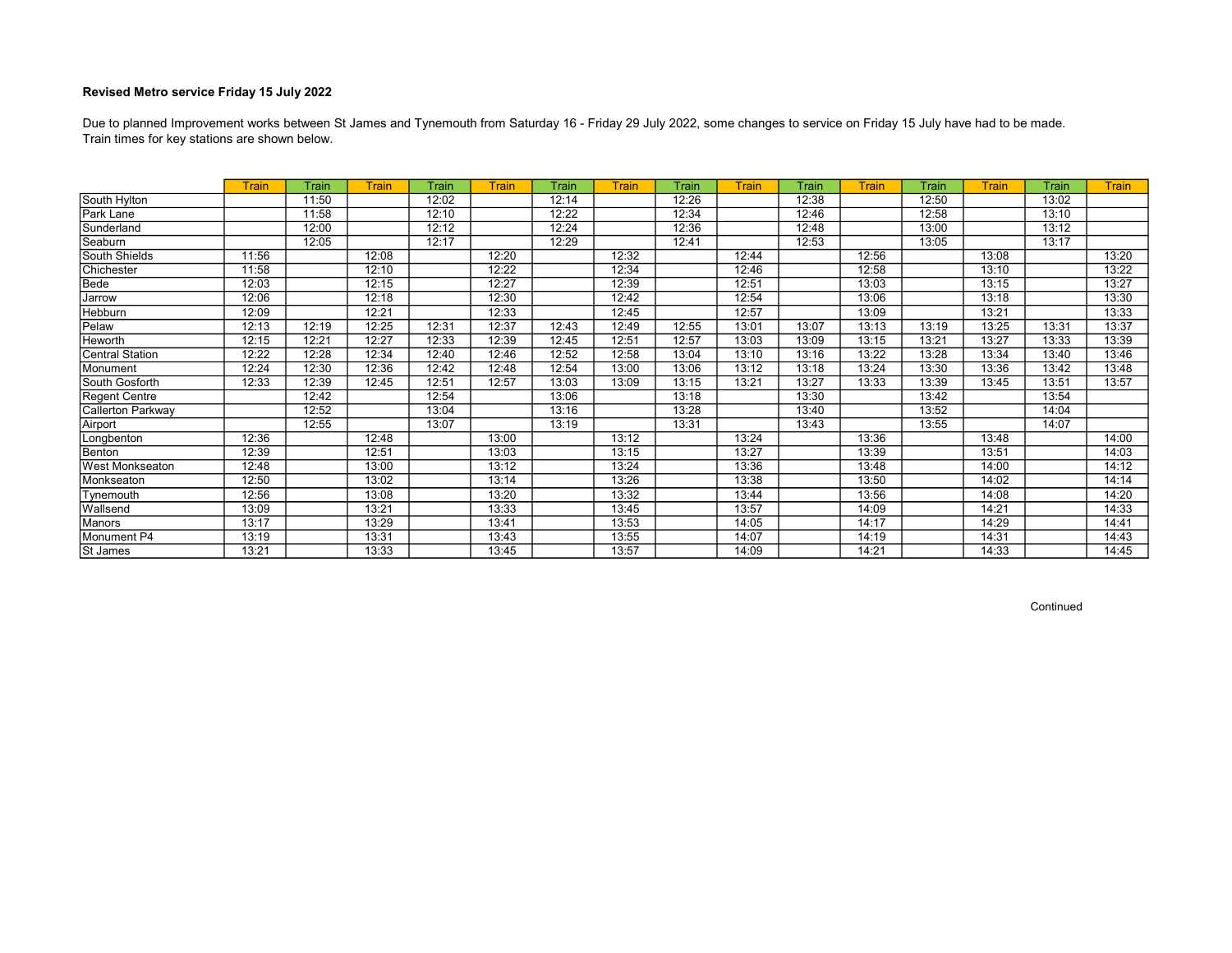Train times for key stations are shown below. Due to planned Improvement works between St James and Tynemouth from Saturday 16 - Friday 29 July 2022, some changes to service on Friday 15 July have had to be made.

|                        | Train | Train | Train | <b>Train</b> | Train | Train | Train | <b>Train</b> | Train | Train | <b>Train</b> | <b>Train</b> | Train | <b>Train</b> | <b>Train</b> |
|------------------------|-------|-------|-------|--------------|-------|-------|-------|--------------|-------|-------|--------------|--------------|-------|--------------|--------------|
| South Hylton           | 13:14 |       | 13:26 |              | 13:38 |       | 13:50 |              | 14:02 |       | 14:14        |              | 14:26 |              | 14:38        |
| Park Lane              | 13:22 |       | 13:34 |              | 13:46 |       | 13:58 |              | 14:10 |       | 14:22        |              | 14:34 |              | 14:46        |
| Sunderland             | 13:24 |       | 13:36 |              | 13:48 |       | 14:00 |              | 14:12 |       | 14:24        |              | 14:36 |              | 14:48        |
| Seaburn                | 13:29 |       | 13:41 |              | 13:53 |       | 14:05 |              | 14:17 |       | 14:29        |              | 14:41 |              | 14:53        |
| South Shields          |       | 13:32 |       | 13:44        |       | 13:56 |       | 14:08        |       | 14:20 |              | 14:32        |       | 14:44        |              |
| Chichester             |       | 13:34 |       | 13:46        |       | 13:58 |       | 14:10        |       | 14:22 |              | 14:34        |       | 14:46        |              |
| Bede                   |       | 13:39 |       | 13:51        |       | 14:03 |       | 14:15        |       | 14:27 |              | 14:39        |       | 14:51        |              |
| Jarrow                 |       | 13:42 |       | 13:54        |       | 14:06 |       | 14:18        |       | 14:30 |              | 14:42        |       | 14:54        |              |
| Hebburn                |       | 13:45 |       | 13:57        |       | 14:09 |       | 14:21        |       | 14:33 |              | 14:45        |       | 14:57        |              |
| Pelaw                  | 13:43 | 13:49 | 13:55 | 14:01        | 14:07 | 14:13 | 14:19 | 14:25        | 14:31 | 14:37 | 14:43        | 14:49        | 14:55 | 15:01        | 15:07        |
| Heworth                | 13:45 | 13:51 | 13:57 | 14:03        | 14:09 | 14:15 | 14:21 | 14:27        | 14:33 | 14:39 | 14:45        | 14:51        | 14:57 | 15:03        | 15:09        |
| <b>Central Station</b> | 13:52 | 13:58 | 14:04 | 14:10        | 14:16 | 14:22 | 14:28 | 14:34        | 14:40 | 14:46 | 14:52        | 14:58        | 15:04 | 15:10        | 15:16        |
| Monument               | 13:54 | 14:00 | 14:06 | 14:12        | 14:18 | 14:24 | 14:30 | 14:36        | 14:42 | 14:48 | 14:54        | 15:00        | 15:06 | 15:12        | 15:18        |
| South Gosforth         | 14:03 | 14:09 | 14:15 | 14:21        | 14:27 | 14:33 | 14:39 | 14:45        | 14:51 | 14:57 | 15:03        | 15:09        | 15:15 | 15:21        | 15:27        |
| Regent Centre          | 14:06 |       | 14:18 |              | 14:30 |       | 14:42 |              | 14:54 |       | 15:06        |              | 15:18 |              | 15:30        |
| Callerton Parkway      | 14:16 |       | 14:28 |              | 14:40 |       | 14:52 |              | 15:04 |       | 15:16        |              | 15:28 |              | 15:40        |
| Airport                | 14:19 |       | 14:31 |              | 14:43 |       | 14:55 |              | 15:07 |       | 15:19        |              | 15:31 |              | 15:43        |
| Longbenton             |       | 14:12 |       | 14:24        |       | 14:36 |       | 14:48        |       | 15:00 |              | 15:12        |       | 15:24        |              |
| Benton                 |       | 14:15 |       | 14:27        |       | 14:39 |       | 14:51        |       | 15:03 |              | 15:15        |       | 15:27        |              |
| West Monkseaton        |       | 14:24 |       | 14:36        |       | 14:48 |       | 15:00        |       | 15:12 |              | 15:24        |       | 15:36        |              |
| Monkseaton             |       | 14:26 |       | 14:38        |       | 14:50 |       | 15:02        |       | 15:14 |              | 15:26        |       | 15:38        |              |
| Tynemouth              |       | 14:32 |       | 14:44        |       | 14:56 |       | 15:08        |       | 15:20 |              | 15:32        |       | 15:44        |              |
| Wallsend               |       | 14:45 |       | 14:57        |       | 15:09 |       | 15:21        |       | 15:33 |              | 15:45        |       | 15:57        |              |
| Manors                 |       | 14:53 |       | 15:05        |       | 15:17 |       | 15:29        |       | 15:41 |              | 15:53        |       | 16:05        |              |
| Monument P4            |       | 14:55 |       | 15:07        |       | 15:19 |       | 15:31        |       | 15:43 |              | 15:55        |       | 16:07        |              |
| St James               |       | 14:57 |       | 15:09        |       | 15:21 |       | 15:33        |       | 15:45 |              | 15:57        |       | 16:09        |              |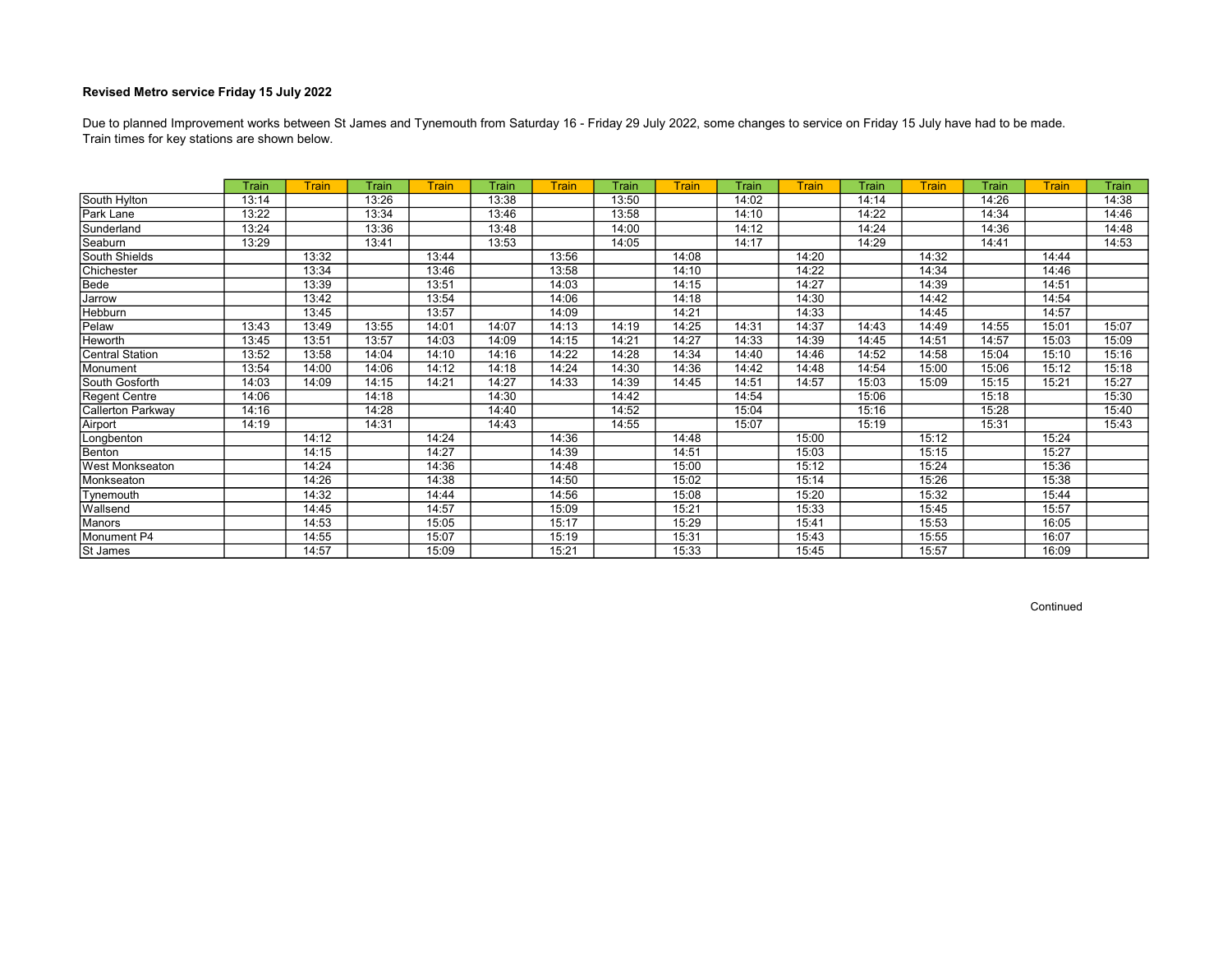Train times for key stations are shown below. Due to planned Improvement works between St James and Tynemouth from Saturday 16 - Friday 29 July 2022, some changes to service on Friday 15 July have had to be made.

|                        | <b>Train</b> | <b>Train</b> | Train | <b>Train</b> | <b>Train</b> | Train | <b>Train</b> | Train | <b>Train</b> | Train | Train | <b>Train</b> | Train | Train | <b>Train</b> |
|------------------------|--------------|--------------|-------|--------------|--------------|-------|--------------|-------|--------------|-------|-------|--------------|-------|-------|--------------|
| South Hylton           |              |              | 14:50 |              |              | 15:02 |              | 15:14 |              |       | 15:26 |              |       | 15:38 |              |
| Park Lane              |              |              | 14:58 |              |              | 15:10 |              | 15:22 |              |       | 15:34 |              |       | 15:46 |              |
| Sunderland             |              |              | 15:00 |              |              | 15:12 |              | 15:24 |              |       | 15:36 |              |       | 15:48 |              |
| Seaburn                |              |              | 15:05 |              |              | 15:17 |              | 15:29 |              |       | 15:41 |              |       | 15:53 |              |
| South Shields          |              | 14:56        |       |              | 15:08        |       | 15:20        |       |              | 15:32 |       |              | 15:44 |       | 15:56        |
| Chichester             |              | 14:58        |       |              | 15:10        |       | 15:22        |       |              | 15:34 |       |              | 15:46 |       | 15:58        |
| Bede                   |              | 15:03        |       |              | 15:15        |       | 15:27        |       |              | 15:39 |       |              | 15:51 |       | 16:03        |
| Jarrow                 |              | 15:06        |       |              | 15:18        |       | 15:30        |       |              | 15:42 |       |              | 15:54 |       | 16:06        |
| Hebburn                |              | 15:09        |       |              | 15:21        |       | 15:33        |       |              | 15:45 |       |              | 15:57 |       | 16:09        |
| Pelaw                  |              | 15:13        | 15:19 |              | 15:25        | 15:31 | 15:37        | 15:43 |              | 15:49 | 15:55 | 15:58        | 16:01 | 16:07 | 16:13        |
| <b>Heworth</b>         |              | 15:15        | 15:21 |              | 15:27        | 15:33 | 15:39        | 15:45 |              | 15:51 | 15:57 | 16:00        | 16:03 | 16:09 | 16:15        |
| Central Station        |              | 15:22        | 15:28 |              | 15:34        | 15:40 | 15:46        | 15:52 |              | 15:58 | 16:04 | 16:07        | 16:10 | 16:16 | 16:22        |
| Monument               |              | 15:24        | 15:30 |              | 15:36        | 15:42 | 15:48        | 15:54 |              | 16:00 | 16:06 | 16:09        | 16:12 | 16:18 | 16:24        |
| South Gosforth         |              | 15:33        | 15:39 |              | 15:45        | 15:51 | 15:57        | 16:03 |              | 16:09 | 16:15 | 16:18        | 16:21 | 16:27 | 16:33        |
| Regent Centre          |              |              | 15:42 |              |              | 15:54 |              | 16:06 |              |       | 16:18 |              |       | 16:30 |              |
| Callerton Parkway      |              |              | 15:52 |              |              | 16:04 |              | 16:16 |              |       | 16:28 |              |       | 16:40 |              |
| Airport                |              |              | 15:55 |              |              | 16:07 |              | 16:19 |              |       | 16:31 |              |       | 16:43 |              |
| Longbenton             | 15:30        | 15:36        |       | 15:42        | 15:48        |       | 16:00        |       | 16:06        | 16:12 |       | 16:21        | 16:24 |       | 16:36        |
| Benton                 | 15:33        | 15:39        |       | 15:45        | 15:51        |       | 16:03        |       | 16:09        | 16:15 |       | 16:24        | 16:27 |       | 16:39        |
| <b>West Monkseaton</b> | 15:42        | 15:48        |       | 15:54        | 16:00        |       | 16:12        |       | 16:18        | 16:24 |       | 16:33        | 16:36 |       | 16:48        |
| Monkseaton             | 15:44        | 15:50        |       | 15:56        | 16:02        |       | 16:14        |       | 16:20        | 16:26 |       | 16:35        | 16:38 |       | 16:50        |
| Tynemouth              |              | 15:56        |       |              | 16:08        |       | 16:20        |       |              | 16:32 |       |              | 16:44 |       | 16:56        |
| Wallsend               |              | 16:09        |       |              | 16:21        |       | 16:33        |       |              | 16:45 |       |              | 16:57 |       | 17:09        |
| Manors                 |              | 16:17        |       |              | 16:29        |       | 16:41        |       |              | 16:53 |       |              | 17:05 |       | 17:17        |
| Monument P4            |              | 16:19        |       |              | 16:31        |       | 16:43        |       |              | 16:55 |       |              | 17:07 |       | 17:19        |
| St James               |              | 16:21        |       |              | 16:33        |       | 16:45        |       |              | 16:57 |       |              | 17:09 |       | 17:21        |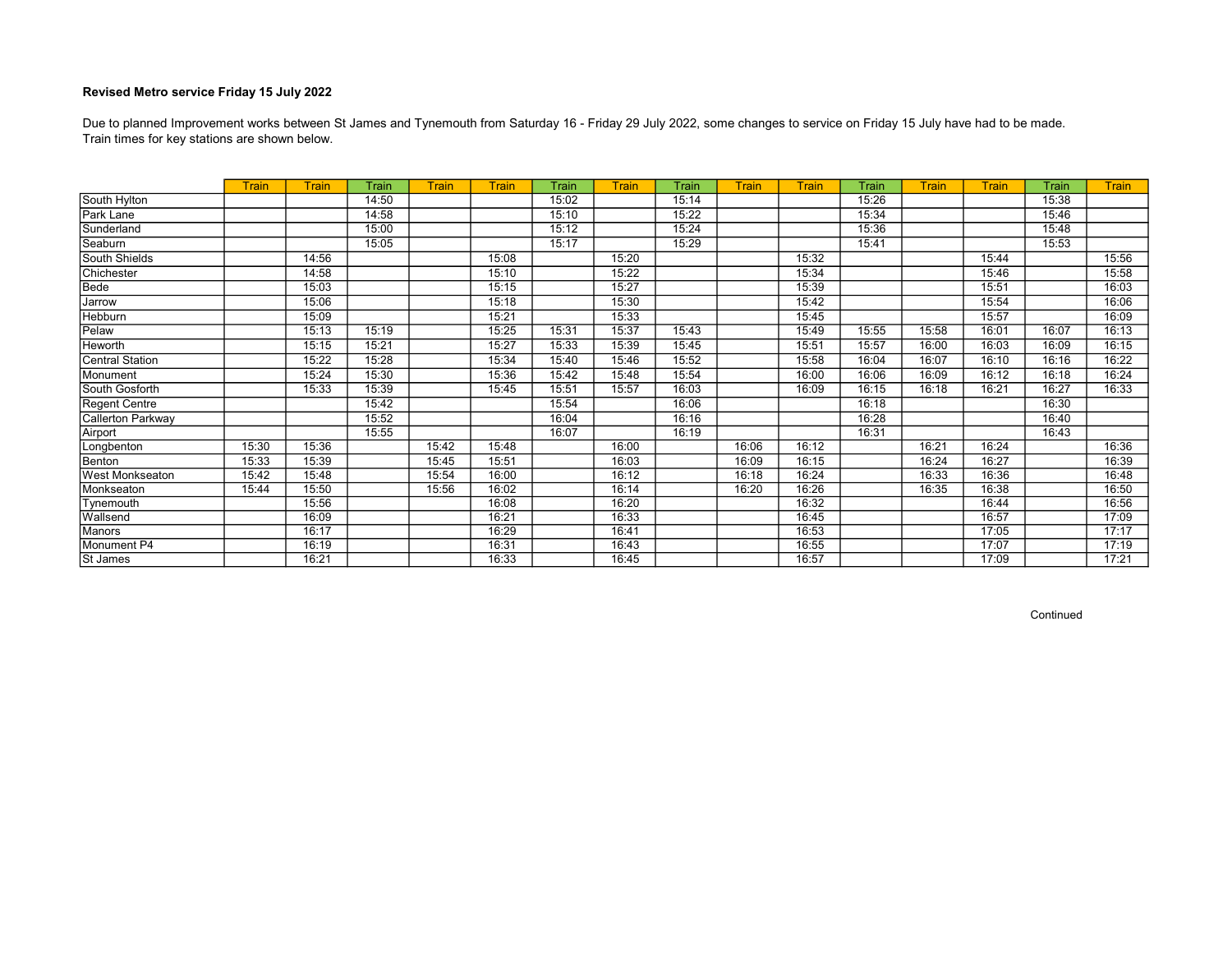Train times for key stations are shown below. Due to planned Improvement works between St James and Tynemouth from Saturday 16 - Friday 29 July 2022, some changes to service on Friday 15 July have had to be made.

|                          | Train | <b>Train</b> | <b>Train</b> | Train | <b>Train</b> | <b>Train</b> | Train | Train | <b>Train</b> | Train | Train | <b>Train</b> | <b>Train</b> | Train | <b>Train</b> |
|--------------------------|-------|--------------|--------------|-------|--------------|--------------|-------|-------|--------------|-------|-------|--------------|--------------|-------|--------------|
| South Hylton             | 15:50 |              |              | 16:02 |              |              |       | 16:14 |              |       | 16:26 |              |              | 16:38 |              |
| Park Lane                | 15:58 |              |              | 16:10 |              |              |       | 16:22 |              |       | 16:34 |              |              | 16:46 |              |
| Sunderland               | 16:00 |              |              | 16:12 |              |              |       | 16:24 |              |       | 16:36 |              |              | 16:48 |              |
| Seaburn                  | 16:05 |              |              | 16:17 |              |              |       | 16:29 |              |       | 16:41 |              |              | 16:53 |              |
| South Shields            |       |              | 16:08        |       |              | 16:20        |       |       |              | 16:32 |       |              | 16:44        |       |              |
| Chichester               |       |              | 16:10        |       |              | 16:22        |       |       |              | 16:34 |       |              | 16:46        |       |              |
| Bede                     |       |              | 16:15        |       |              | 16:27        |       |       |              | 16:39 |       |              | 16:51        |       |              |
| Jarrow                   |       |              | 16:18        |       |              | 16:30        |       |       |              | 16:42 |       |              | 16:54        |       |              |
| <b>Hebburn</b>           |       |              | 16:21        |       |              | 16:33        |       |       |              | 16:45 |       |              | 16:57        |       |              |
| Pelaw                    | 16:19 | 16:22        | 16:25        | 16:31 | 16:34        | 16:37        | 16:40 | 16:43 | 16:46        | 16:49 | 16:55 | 16:58        | 17:01        | 17:07 | 17:10        |
| Heworth                  | 16:21 | 16:24        | 16:27        | 16:33 | 16:36        | 16:39        | 16:42 | 16:45 | 16:48        | 16:51 | 16:57 | 17:00        | 17:03        | 17:09 | 17:12        |
| <b>Central Station</b>   | 16:28 | 16:31        | 16:34        | 16:40 | 16:43        | 16:46        | 16:49 | 16:52 | 16:55        | 16:58 | 17:04 | 17:07        | 17:10        | 17:16 | 17:19        |
| Monument                 | 16:30 | 16:33        | 16:36        | 16:42 | 16:45        | 16:48        | 16:51 | 16:54 | 16:57        | 17:00 | 17:06 | 17:09        | 17:12        | 17:18 | 17:21        |
| South Gosforth           | 16:39 | 16:42        | 16:45        | 16:51 | 16:54        | 16:57        | 17:00 | 17:03 | 17:06        | 17:09 | 17:15 | 17:18        | 17:21        | 17:27 | 17:30        |
| Regent Centre            | 16:42 |              |              | 16:54 |              |              | 17:03 | 17:06 |              |       | 17:18 |              |              | 17:30 |              |
| <b>Callerton Parkway</b> | 16:52 |              |              | 17:04 |              |              |       | 17:16 |              |       | 17:28 |              |              | 17:40 |              |
| Airport                  | 16:55 |              |              | 17:07 |              |              |       | 17:19 |              |       | 17:31 |              |              | 17:43 |              |
| Longbenton               |       | 16:45        | 16:48        |       | 16:57        | 17:00        |       |       | 17:09        | 17:12 |       | 17:21        | 17:24        |       | 17:33        |
| Benton                   |       | 16:48        | 16:51        |       | 17:00        | 17:03        |       |       | 17:12        | 17:15 |       | 17:24        | 17:27        |       | 17:36        |
| <b>West Monkseaton</b>   |       | 16:57        | 17:00        |       | 17:09        | 17:12        |       |       | 17:21        | 17:24 |       | 17:33        | 17:36        |       | 17:45        |
| Monkseaton               |       | 16:59        | 17:02        |       | 17:11        | 17:14        |       |       | 17:23        | 17:26 |       | 17:35        | 17:38        |       | 17:47        |
| Tynemouth                |       |              | 17:08        |       |              | 17:20        |       |       |              | 17:32 |       |              | 17:44        |       |              |
| Wallsend                 |       |              | 17:21        |       |              | 17:33        |       |       |              | 17:45 |       |              | 17:57        |       |              |
| Manors                   |       |              | 17:29        |       |              | 17:41        |       |       |              | 17:53 |       |              | 18:05        |       |              |
| Monument P4              |       |              | 17:31        |       |              | 17:43        |       |       |              | 17:55 |       |              | 18:07        |       |              |
| St James                 |       |              | 17:33        |       |              | 17:45        |       |       |              | 17:57 |       |              | 18:09        |       |              |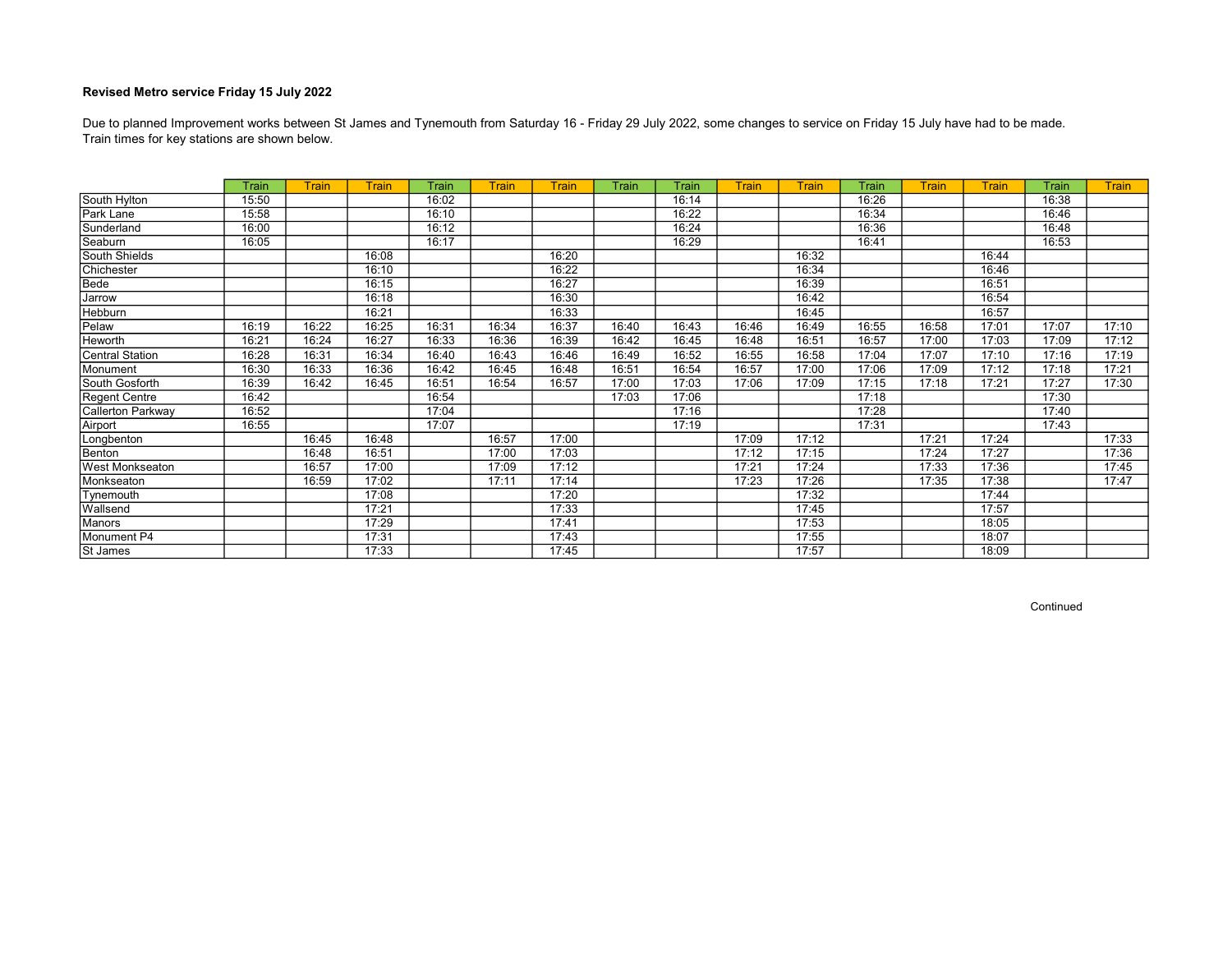Train times for key stations are shown below. Due to planned Improvement works between St James and Tynemouth from Saturday 16 - Friday 29 July 2022, some changes to service on Friday 15 July have had to be made.

|                        | <b>Train</b> | Train | Train | <b>Train</b> | Train | <b>Train</b> | Train | Train | Train | Train | <b>Train</b> | Train | Train | <b>Train</b> | Train |
|------------------------|--------------|-------|-------|--------------|-------|--------------|-------|-------|-------|-------|--------------|-------|-------|--------------|-------|
| South Hylton           |              | 16:50 |       |              | 17:02 |              | 17:14 |       |       | 17:27 |              |       | 17:39 |              |       |
| Park Lane              |              | 16:58 |       |              | 17:10 |              | 17:22 |       |       | 17:35 |              |       | 17:47 |              |       |
| Sunderland             |              | 17:00 |       |              | 17:12 |              | 17:24 |       |       | 17:37 |              |       | 17:49 |              |       |
| Seaburn                |              | 17:05 |       |              | 17:17 |              | 17:29 |       |       | 17:42 |              |       | 17:54 |              |       |
| South Shields          | 16:56        |       |       | 17:08        |       | 17:20        |       | 17:32 |       |       | 17:44        |       |       | 17:57        |       |
| Chichester             | 16:58        |       |       | 17:10        |       | 17:22        |       | 17:34 |       |       | 17:46        |       |       | 17:59        |       |
| Bede                   | 17:03        |       |       | 17:15        |       | 17:27        |       | 17:39 |       |       | 17:51        |       |       | 18:04        |       |
| Jarrow                 | 17:06        |       |       | 17:18        |       | 17:30        |       | 17:42 |       |       | 17:54        |       |       | 18:06        |       |
| Hebburn                | 17:09        |       |       | 17:21        |       | 17:33        |       | 17:45 |       |       | 17:57        |       |       | 18:09        |       |
| Pelaw                  | 17:13        | 17:19 | 17:22 | 17:25        | 17:31 | 17:37        | 17:43 | 17:49 | 17:52 | 17:55 | 18:01        | 18:04 | 18:07 | 18:13        | 18:17 |
| Heworth                | 17:15        | 17:21 | 17:24 | 17:27        | 17:33 | 17:39        | 17:45 | 17:51 | 17:54 | 17:57 | 18:03        | 18:06 | 18:09 | 18:15        | 18:19 |
| Central Station        | 17:22        | 17:28 | 17:31 | 17:34        | 17:40 | 17:46        | 17:52 | 17:58 | 18:02 | 18:05 | 18:10        | 18:14 | 18:17 | 18:23        | 18:26 |
| Monument               | 17:24        | 17:30 | 17:33 | 17:36        | 17:42 | 17:48        | 17:54 | 18:00 | 18:03 | 18:06 | 18:12        | 18:15 | 18:18 | 18:24        | 18:28 |
| South Gosforth         | 17:33        | 17:39 | 17:42 | 17:45        | 17:51 | 17:57        | 18:03 | 18:09 | 18:12 | 18:15 | 18:21        | 18:24 | 18:27 | 18:33        | 18:37 |
| Regent Centre          |              | 17:42 |       |              | 17:54 |              | 18:06 |       |       | 18:18 |              |       | 18:30 |              |       |
| Callerton Parkway      |              | 17:52 |       |              | 18:04 |              | 18:16 |       |       | 18:28 |              |       | 18:40 |              |       |
| Airport                |              | 17:55 |       |              | 18:07 |              | 18:19 |       |       | 18:31 |              |       | 18:43 |              |       |
| Longbenton             | 17:36        |       | 17:45 | 17:48        |       | 18:00        |       | 18:12 |       |       | 18:23        |       |       | 18:36        |       |
| Benton                 | 17:39        |       | 17:48 | 17:51        |       | 18:03        |       | 18:15 |       |       | 18:26        |       |       | 18:39        |       |
| <b>West Monkseaton</b> | 17:48        |       | 17:57 | 18:00        |       | 18:11        |       | 18:23 |       |       | 18:35        |       |       | 18:47        |       |
| Monkseaton             | 17:50        |       | 17:59 | 18:02        |       | 18:13        |       | 18:25 |       |       | 18:37        |       |       | 18:49        |       |
| Tynemouth              | 17:56        |       |       | 18:08        |       | 18:19        |       | 18:31 |       |       | 18:43        |       |       | 18:55        |       |
| Wallsend               | 18:09        |       |       | 18:21        |       | 18:32        |       | 18:44 |       |       | 18:56        |       |       | 19:08        |       |
| Manors                 | 18:17        |       |       | 18:29        |       | 18:40        |       | 18:52 |       |       | 19:04        |       |       | 19:16        |       |
| Monument P4            | 18:19        |       |       | 18:31        |       | 18:42        |       | 18:54 |       |       | 19:05        |       |       | 19:18        |       |
| St James               | 18:21        |       |       | 18:33        |       | 18:44        |       | 18:56 |       |       | 19:07        |       |       | 19:20        |       |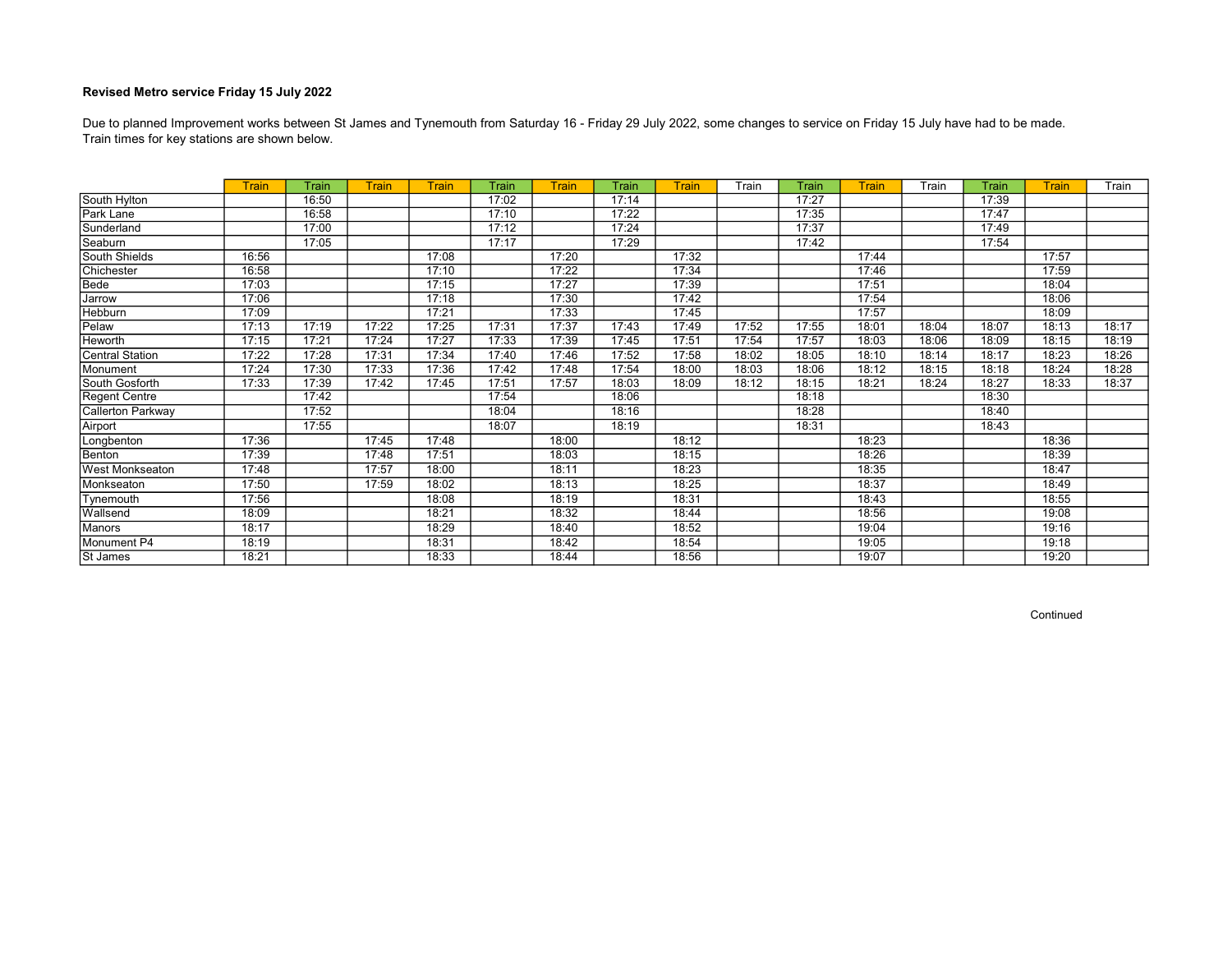Train times for key stations are shown below. Due to planned Improvement works between St James and Tynemouth from Saturday 16 - Friday 29 July 2022, some changes to service on Friday 15 July have had to be made.

|                          | Train | <b>Train</b> | Train | <b>Train</b> | <b>Train</b> | <b>Train</b> | <b>Train</b> | Train | Train | Train | Train | Train | Train | <b>Train</b> | Train |
|--------------------------|-------|--------------|-------|--------------|--------------|--------------|--------------|-------|-------|-------|-------|-------|-------|--------------|-------|
| South Hylton             | 17:52 |              | 18:07 |              |              | 18:19        |              | 18:29 | 18:37 |       | 18:52 |       | 19:07 |              | 19:22 |
| Park Lane                | 18:00 |              | 18:15 |              |              | 18:30        |              | 18:39 | 18:45 |       | 19:00 |       | 19:15 |              | 19:30 |
| Sunderland               | 18:02 |              | 18:17 |              |              | 18:32        |              | 18:41 | 18:47 |       | 19:02 |       | 19:17 |              | 19:32 |
| Seaburn                  | 18:07 |              | 18:22 |              |              | 18:37        |              | 18:46 | 18:52 |       | 19:07 |       | 19:22 |              | 19:37 |
| South Shields            |       | 18:10        |       | 18:20        | 18:26        |              | 18:41        |       |       | 18:56 |       | 19:11 |       | 19:26        |       |
| Chichester               |       | 18:12        |       | 18:22        | 18:28        |              | 18:43        |       |       | 18:58 |       | 19:13 |       | 19:28        |       |
| Bede                     |       | 18:17        |       | 18:27        | 18:33        |              | 18:48        |       |       | 19:03 |       | 19:18 |       | 19:33        |       |
| Jarrow                   |       | 18:21        |       | 18:30        | 18:36        |              | 18:51        |       |       | 19:06 |       | 19:21 |       | 19:36        |       |
| Hebburn                  |       | 18:24        |       | 18:34        | 18:39        |              | 18:54        |       |       | 19:09 |       | 19:24 |       | 19:39        |       |
| Pelaw                    | 18:21 | 18:28        | 18:36 | 18:39        | 18:43        | 18:51        | 18:58        | 19:01 | 19:06 | 19:13 | 19:21 | 19:28 | 19:36 | 19:43        | 19:51 |
| Heworth                  | 18:23 | 18:30        | 18:38 | 18:41        | 18:45        | 18:53        | 19:00        | 19:03 | 19:08 | 19:15 | 19:23 | 19:30 | 19:38 | 19:45        | 19:53 |
| Central Station          | 18:30 | 18:37        | 18:45 | 18:48        | 18:52        | 19:00        | 19:07        | 19:10 | 19:15 | 19:22 | 19:30 | 19:37 | 19:45 | 19:52        | 20:00 |
| Monument                 | 18:32 | 18:39        | 18:47 | 18:50        | 18:54        | 19:02        | 19:09        | 19:12 | 19:17 | 19:24 | 19:32 | 19:39 | 19:47 | 19:54        | 20:02 |
| South Gosforth           | 18:41 | 18:48        | 18:56 | 18:59        | 19:03        | 19:11        | 19:18        | 19:21 | 19:26 | 19:33 | 19:41 | 19:48 | 19:56 | 20:03        | 20:11 |
| Regent Centre            | 18:43 |              | 18:58 |              |              | 19:13        |              |       | 19:28 |       | 19:43 |       | 19:58 |              | 20:13 |
| <b>Callerton Parkway</b> | 18:53 |              | 19:08 |              |              | 19:23        |              |       | 19:38 |       | 19:53 |       | 20:08 |              | 20:23 |
| Airport                  | 18:56 |              | 19:11 |              |              | 19:26        |              |       | 19:41 |       | 19:56 |       | 20:11 |              | 20:26 |
| Longbenton               |       | 18:50        |       |              | 19:05        |              | 19:20        |       |       | 19:35 |       | 19:50 |       | 20:05        |       |
| Benton                   |       | 18:53        |       |              | 19:08        |              | 19:23        |       |       | 19:38 |       | 19:53 |       | 20:08        |       |
| <b>West Monkseaton</b>   |       | 19:02        |       |              | 19:17        |              | 19:32        |       |       | 19:47 |       | 20:02 |       | 20:17        |       |
| Monkseaton               |       | 19:04        |       |              | 19:19        |              | 19:34        |       |       | 19:49 |       | 20:04 |       | 20:19        |       |
| Tynemouth                |       | 19:10        |       |              | 19:25        |              | 19:40        |       |       | 19:55 |       | 20:10 |       | 20:25        |       |
| Wallsend                 |       | 19:23        |       |              | 19:38        |              | 19:53        |       |       | 20:08 |       | 20:23 |       | 20:38        |       |
| Manors                   |       | 19:31        |       |              | 19:46        |              | 20:01        |       |       | 20:16 |       | 20:31 |       | 20:46        |       |
| Monument P4              |       | 19:32        |       |              | 19:47        |              | 20:02        |       |       | 20:17 |       | 20:32 |       | 20:47        |       |
| St James                 |       | 19:34        |       |              | 19:49        |              | 20:04        |       |       | 20:19 |       | 20:34 |       | 20:49        |       |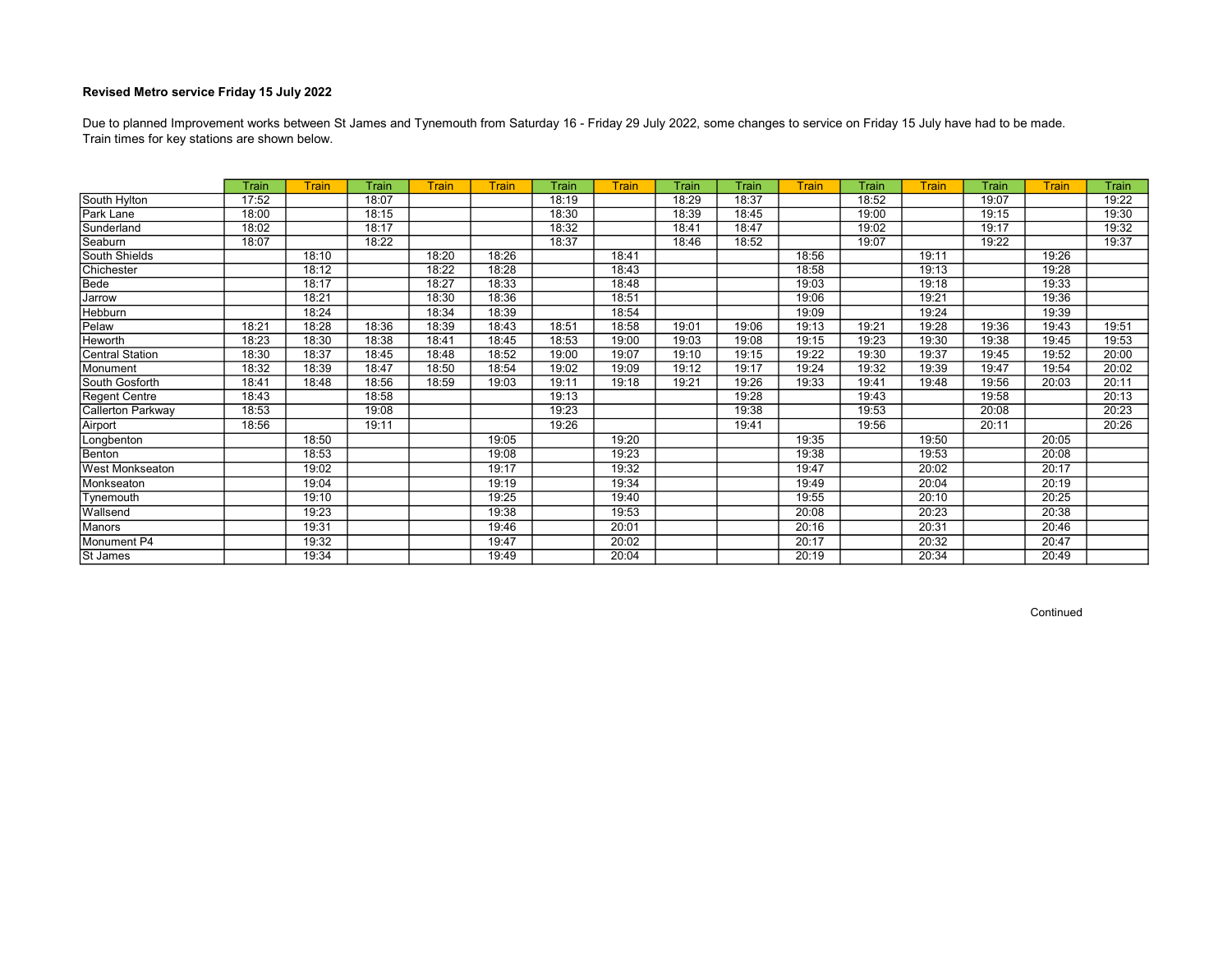Train times for key stations are shown below. Due to planned Improvement works between St James and Tynemouth from Saturday 16 - Friday 29 July 2022, some changes to service on Friday 15 July have had to be made.

|                        | <b>Train</b> | Train | <b>Train</b> | Train | <b>Train</b> | Train | <b>Train</b> | Train | <b>Train</b> | Train | <b>Train</b> | Train | <b>Train</b> | Train | <b>Train</b> |
|------------------------|--------------|-------|--------------|-------|--------------|-------|--------------|-------|--------------|-------|--------------|-------|--------------|-------|--------------|
| South Hylton           |              | 19:37 |              | 19:52 |              | 20:07 |              | 20:23 |              | 20:37 |              | 20:52 |              | 21:07 |              |
| Park Lane              |              | 19:45 |              | 20:00 |              | 20:15 |              | 20:31 |              | 20:45 |              | 21:00 |              | 21:15 |              |
| Sunderland             |              | 19:47 |              | 20:02 |              | 20:17 |              | 20:33 |              | 20:47 |              | 21:02 |              | 21:17 |              |
| Seaburn                |              | 19:52 |              | 20:07 |              | 20:22 |              | 20:38 |              | 20:52 |              | 21:07 |              | 21:22 |              |
| South Shields          | 19:41        |       | 19:56        |       | 20:11        |       | 20:26        |       | 20:41        |       | 20:56        |       | 21:11        |       | 21:26        |
| Chichester             | 19:43        |       | 19:58        |       | 20:13        |       | 20:28        |       | 20:43        |       | 20:58        |       | 21:13        |       | 21:28        |
| Bede                   | 19:48        |       | 20:03        |       | 20:18        |       | 20:33        |       | 20:48        |       | 21:03        |       | 21:18        |       | 21:33        |
| Jarrow                 | 19:51        |       | 20:06        |       | 20:21        |       | 20:36        |       | 20:51        |       | 21:06        |       | 21:21        |       | 21:36        |
| Hebburn                | 19:54        |       | 20:09        |       | 20:24        |       | 20:39        |       | 20:54        |       | 21:09        |       | 21:24        |       | 21:39        |
| Pelaw                  | 19:58        | 20:06 | 20:13        | 20:21 | 20:28        | 20:36 | 20:43        | 20:52 | 20:58        | 21:06 | 21:13        | 21:21 | 21:28        | 21:36 | 21:43        |
| Heworth                | 20:00        | 20:08 | 20:15        | 20:23 | 20:30        | 20:38 | 20:45        | 20:54 | 21:00        | 21:08 | 21:15        | 21:23 | 21:30        | 21:38 | 21:45        |
| <b>Central Station</b> | 20:07        | 20:15 | 20:22        | 20:30 | 20:37        | 20:45 | 20:52        | 21:01 | 21:07        | 21:15 | 21:22        | 21:30 | 21:37        | 21:45 | 21:52        |
| Monument               | 20:09        | 20:17 | 20:24        | 20:32 | 20:39        | 20:47 | 20:54        | 21:03 | 21:09        | 21:17 | 21:24        | 21:32 | 21:39        | 21:47 | 21:54        |
| South Gosforth         | 20:18        | 20:26 | 20:33        | 20:41 | 20:48        | 20:56 | 21:03        | 21:12 | 21:18        | 21:26 | 21:33        | 21:41 | 21:48        | 21:56 | 22:03        |
| <b>Regent Centre</b>   |              | 20:28 |              | 20:43 |              | 20:58 |              | 21:14 |              | 21:28 |              | 21:43 |              | 21:58 |              |
| Callerton Parkway      |              | 20:38 |              | 20:53 |              | 21:08 |              | 21:24 |              | 21:38 |              | 21:53 |              | 22:08 |              |
| Airport                |              | 20:41 |              | 20:56 |              | 21:11 |              | 21:27 |              | 21:41 |              | 21:56 |              | 22:11 |              |
| Longbenton             | 20:20        |       | 20:35        |       | 20:50        |       | 21:05        |       | 21:20        |       | 21:35        |       | 21:50        |       | 22:05        |
| Benton                 | 20:23        |       | 20:38        |       | 20:53        |       | 21:08        |       | 21:23        |       | 21:38        |       | 21:53        |       | 22:08        |
| <b>West Monkseaton</b> | 20:32        |       | 20:47        |       | 21:02        |       | 21:17        |       | 21:32        |       | 21:47        |       | 22:02        |       | 22:17        |
| Monkseaton             | 20:34        |       | 20:49        |       | 21:04        |       | 21:19        |       | 21:34        |       | 21:49        |       | 22:04        |       | 22:19        |
| Tynemouth              | 20:40        |       | 20:55        |       | 21:10        |       | 21:25        |       | 21:40        |       | 21:55        |       | 22:10        |       | 22:25        |
| Wallsend               | 20:53        |       | 21:08        |       | 21:23        |       | 21:38        |       | 21:53        |       | 22:08        |       | 22:23        |       | 22:38        |
| Manors                 | 21:01        |       | 21:16        |       | 21:31        |       | 21:46        |       | 22:01        |       | 22:16        |       | 22:31        |       | 22:46        |
| Monument P4            | 21:02        |       | 21:17        |       | 21:32        |       | 21:47        |       | 22:02        |       | 22:17        |       | 22:32        |       | 22:47        |
| St James               | 21:04        |       | 21:19        |       | 21:34        |       | 21:49        |       | 22:04        |       | 22:19        |       | 22:34        |       | 22:49        |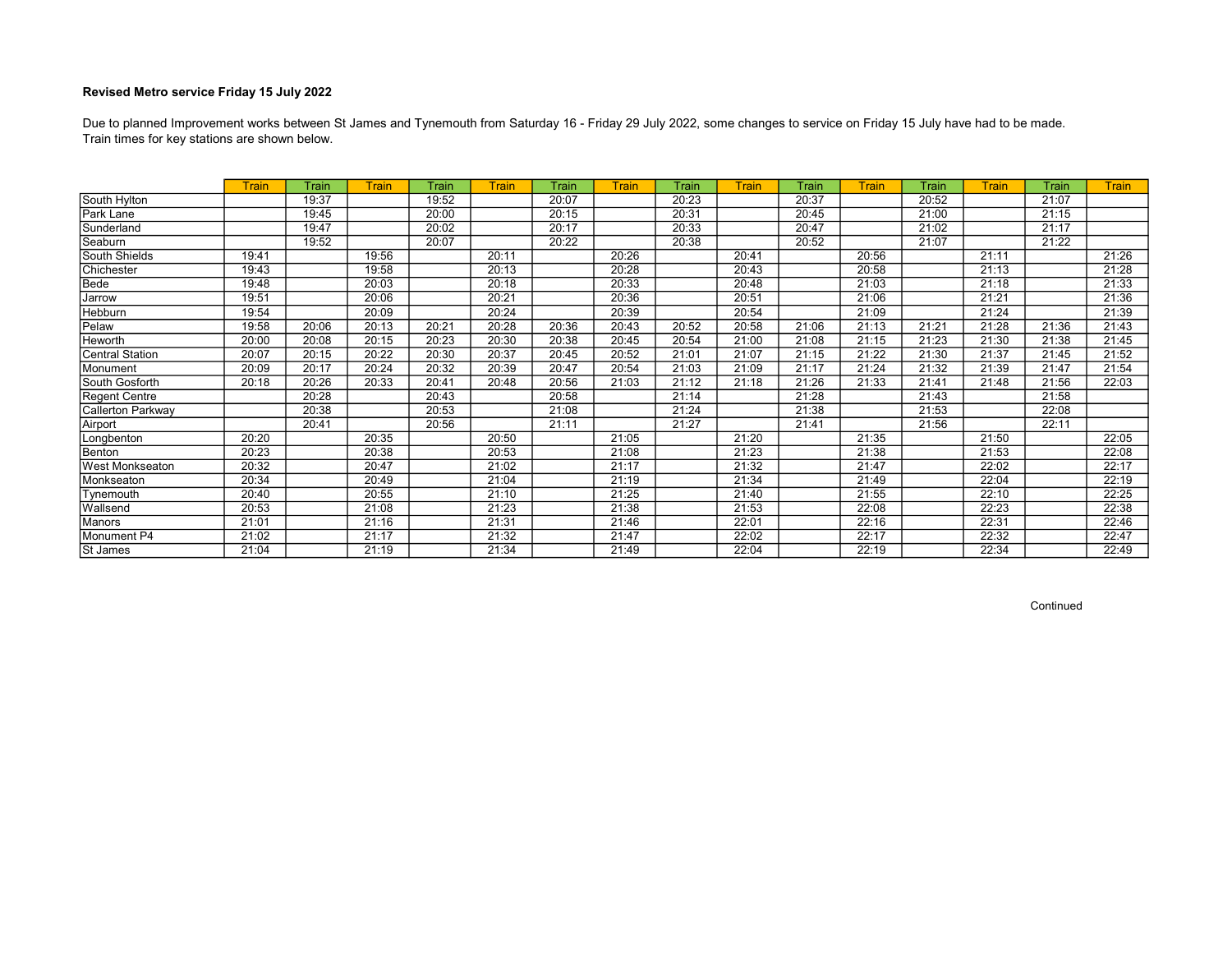Train times for key stations are shown below. Due to planned Improvement works between St James and Tynemouth from Saturday 16 - Friday 29 July 2022, some changes to service on Friday 15 July have had to be made.

|                          | <b>Train</b> | <b>Train</b> | Train | <b>Train</b> | Train | <b>Train</b> | Train | Train | Train | Train | Train | <b>Train</b> | Train | Train | Train |
|--------------------------|--------------|--------------|-------|--------------|-------|--------------|-------|-------|-------|-------|-------|--------------|-------|-------|-------|
| South Hylton             | 21:22        |              | 21:37 |              | 21:52 |              | 22:07 |       | 22:22 |       | 22:37 |              | 22:52 |       | 23:07 |
| Park Lane                | 21:30        |              | 21:45 |              | 22:00 |              | 22:15 |       | 22:30 |       | 22:45 |              | 23:00 |       | 23:15 |
| Sunderland               | 21:32        |              | 21:47 |              | 22:02 |              | 22:17 |       | 22:32 |       | 22:47 |              | 23:02 |       | 23:17 |
| Seaburn                  | 21:37        |              | 21:52 |              | 22:07 |              | 22:22 |       | 22:37 |       | 22:52 |              | 23:07 |       | 23:22 |
| South Shields            |              | 21:41        |       | 21:56        |       | 22:11        |       | 22:26 |       | 22:41 |       | 22:56        |       | 23:11 |       |
| Chichester               |              | 21:43        |       | 21:58        |       | 22:13        |       | 22:28 |       | 22:43 |       | 22:58        |       | 23:13 |       |
| Bede                     |              | 21:48        |       | 22:03        |       | 22:18        |       | 22:33 |       | 22:48 |       | 23:03        |       | 23:18 |       |
| Jarrow                   |              | 21:51        |       | 22:06        |       | 22:21        |       | 22:36 |       | 22:51 |       | 23:06        |       | 23:21 |       |
| <b>Hebburn</b>           |              | 21:54        |       | 22:09        |       | 22:24        |       | 22:39 |       | 22:54 |       | 23:09        |       | 23:24 |       |
| Pelaw                    | 21:51        | 21:58        | 22:06 | 22:13        | 22:21 | 22:28        | 22:36 | 22:43 | 22:51 | 22:58 | 23:06 | 23:13        | 23:21 | 23:28 | 23:35 |
| Heworth                  | 21:53        | 22:00        | 22:08 | 22:15        | 22:23 | 22:30        | 22:38 | 22:45 | 22:53 | 23:00 | 23:08 | 23:15        | 23:23 | 23:30 | 23:37 |
| <b>Central Station</b>   | 22:00        | 22:07        | 22:15 | 22:22        | 22:30 | 22:37        | 22:45 | 22:52 | 23:00 | 23:07 | 23:15 | 23:22        | 23:30 | 23:37 | 23:45 |
| Monument                 | 22:02        | 22:09        | 22:17 | 22:24        | 22:32 | 22:39        | 22:47 | 22:54 | 23:02 | 23:09 | 23:17 | 23:24        | 23:32 | 23:39 | 23:46 |
| South Gosforth           | 22:11        | 22:18        | 22:26 | 22:33        | 22:41 | 22:48        | 22:56 | 23:03 | 23:11 | 23:18 | 23:26 | 23:33        | 23:41 | 23:48 | 23:55 |
| Regent Centre            | 22:13        |              | 22:28 |              | 22:43 |              | 22:58 |       | 23:13 |       | 23:28 |              | 23:43 |       | 23:58 |
| <b>Callerton Parkway</b> | 22:23        |              | 22:38 |              | 22:53 |              | 23:08 |       | 23:23 |       | 23:38 |              | 23:53 |       |       |
| Airport                  | 22:26        |              | 22:41 |              | 22:56 |              | 23:11 |       | 23:26 |       | 23:41 |              | 23:56 |       |       |
| Longbenton               |              | 22:20        |       | 22:35        |       | 22:50        |       | 23:05 |       | 23:20 |       | 23:35        |       | 23:50 |       |
| Benton                   |              | 22:23        |       | 22:38        |       | 22:53        |       | 23:08 |       | 23:23 |       | 23:38        |       | 23:53 |       |
| <b>West Monkseaton</b>   |              | 22:32        |       | 22:47        |       | 23:02        |       | 23:17 |       | 23:32 |       | 23:47        |       | 00:02 |       |
| Monkseaton               |              | 22:34        |       | 22:49        |       | 23:04        |       | 23:19 |       | 23:34 |       | 23:49        |       | 00:04 |       |
| Tynemouth                |              | 22:40        |       | 22:55        |       | 23:10        |       | 23:25 |       | 23:40 |       | 23:55        |       | 00:10 |       |
| Wallsend                 |              | 22:53        |       | 23:08        |       | 23:23        |       | 23:38 |       | 23:53 |       | 00:08        |       | 00:23 |       |
| <b>Manors</b>            |              | 23:01        |       | 23:16        |       | 23:31        |       | 23:46 |       | 00:01 |       | 00:16        |       | 00:31 |       |
| Monument P4              |              | 23:02        |       | 23:17        |       | 23:32        |       |       |       |       |       | 00:17        |       |       |       |
| St James                 |              | 23:04        |       | 23:19        |       | 23:34        |       |       |       |       |       |              |       |       |       |